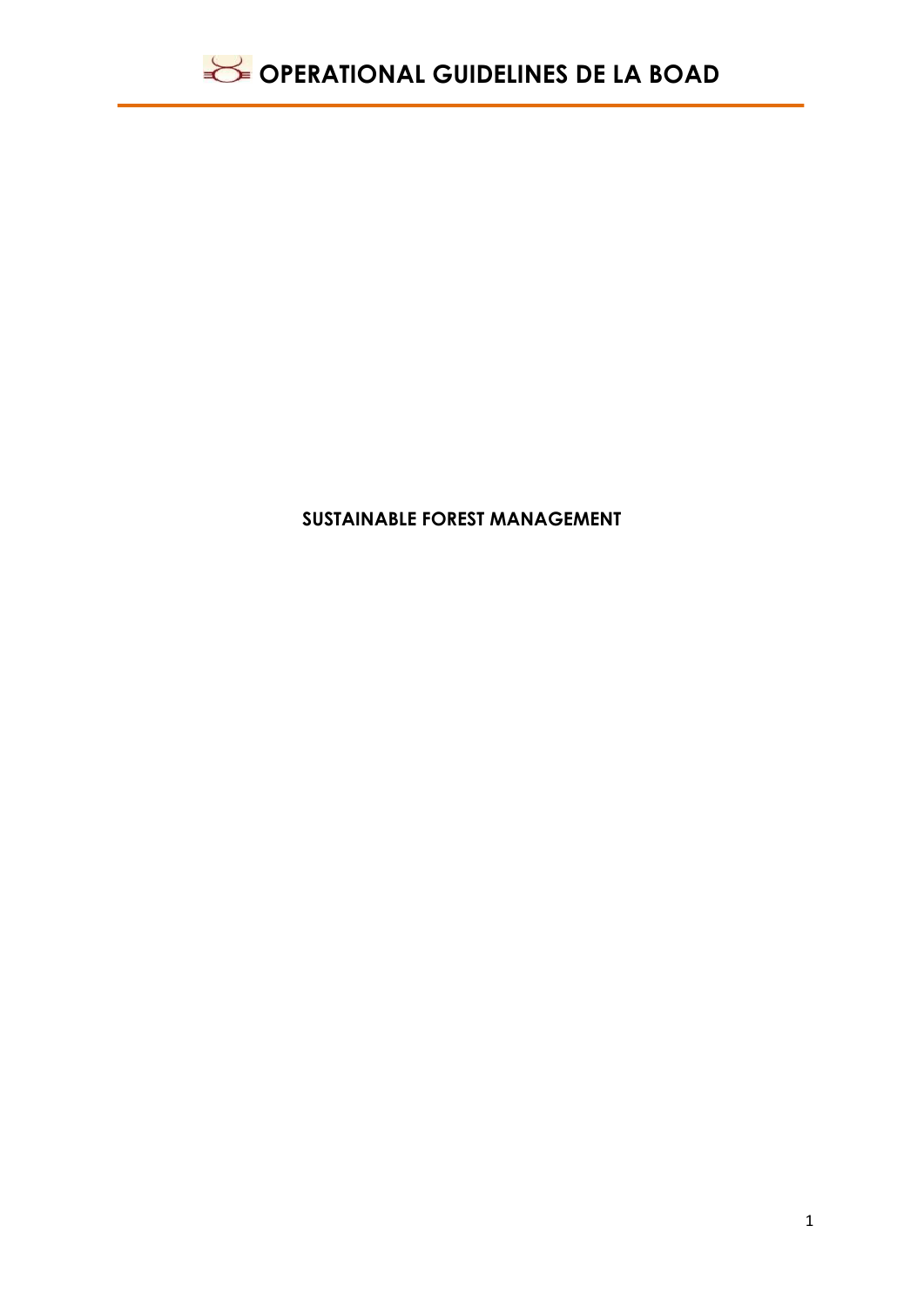### **SOMMAIRE**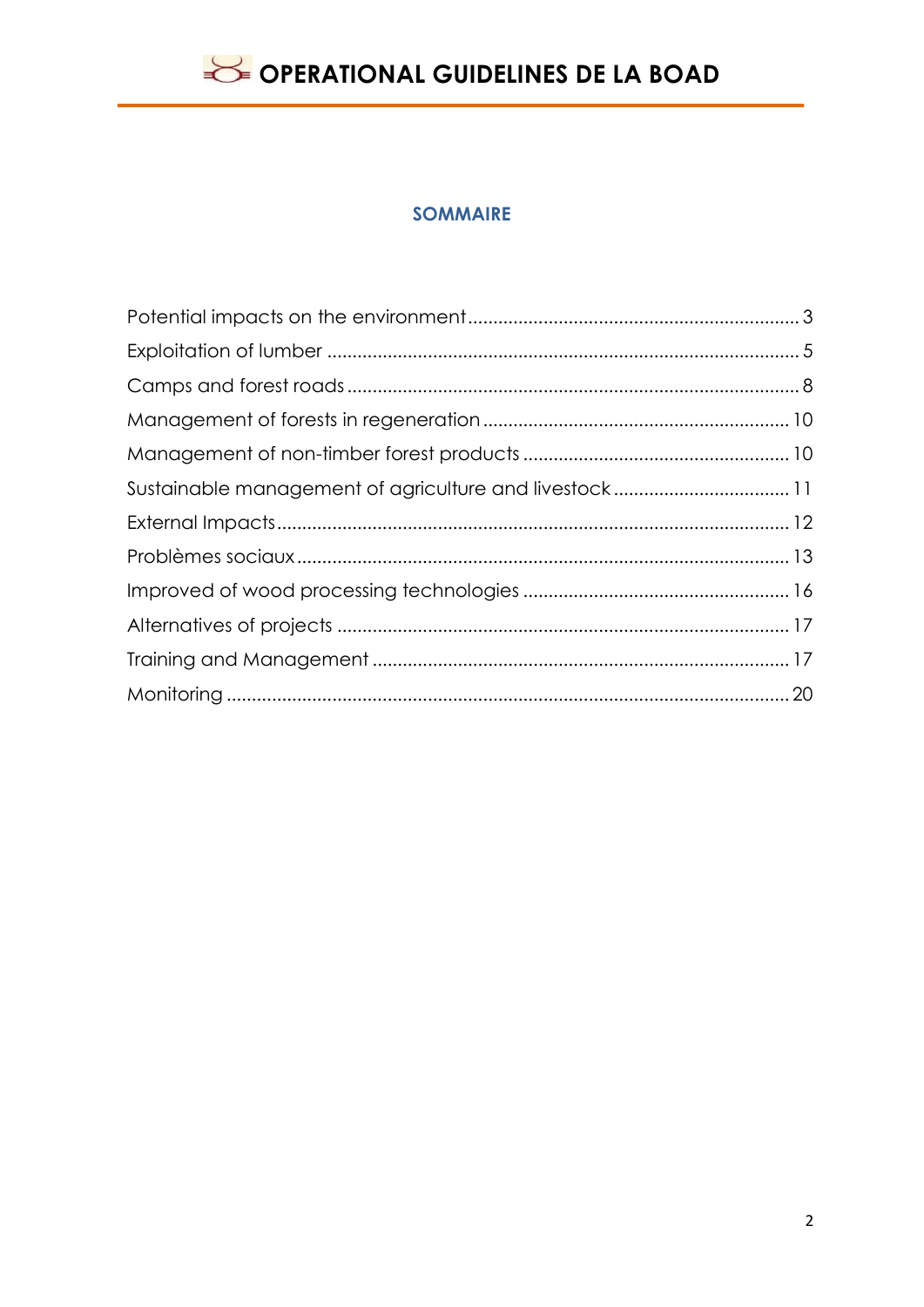#### **NATURAL FOREST**

1. The management of natural forests can have several different goals: the production of lumber or other forest products, watershed protection and the conservation of biological diversity. The next section focuses on projects or components of projects on the exploitation of timber and the consequences it entails for the environment. The forest management oriented towards other products and various modes of agro-sylvo-pastoral production is also briefly discussed. Impacts related to transformation, to conservation as well as plantation and reforestation programs are examined in the following directives: 'Natural Habitats' and 'planting and reforestation.

#### <span id="page-2-0"></span>**Potential impacts on the environment**

2. Good management of natural forests can and must be able to support sustainable production of a variety of wood and non-wood products, preserve the ecological benefits of forests, conserve biological diversity and provide livelihood to different populations (including the indigenous forests and tribals that represent threatened cultural values). Many types of forests, if they are well managed, can provide a continuous and unlimited lumber supply, as well as other commercial goods. The maintenance of forest cover in a region defends against erosion, stabilize its slopes, slows the flow of water, protects aquatic, preserves the soil fertility, houses wildlife habitats and finally, provides local economies and families of resources in products wood and non-wood. A sustainable harvest of forest products can provide the economic incentives that will make obstacle to conversion of forest for destructive purposes and alleviate pressures on other forests that it would be better to leave intact or whose current holding has little negative impacts.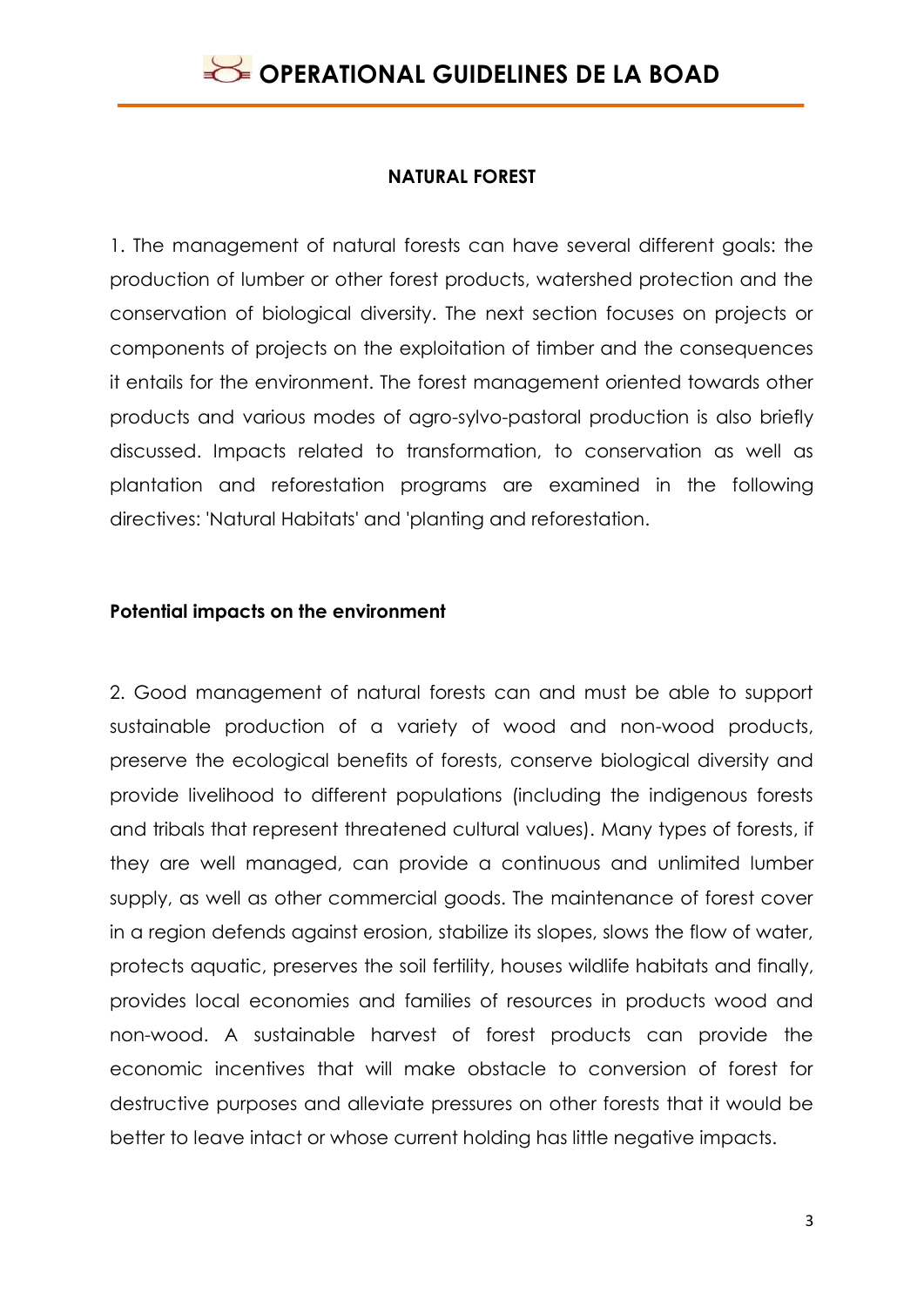3. On the other hand, poor management of a forest or its clearance to use the land for other purposes, such as agriculture or grazing, can reduce it to a secondary forest, a simple Bush, or even to infertile land. Forest management of poor quality may increase erosion and siltation of water bodies, disrupt the hydrology with, for results, an increase in problems of floods, shortages of water and damage to aquatic environments, reduce genetic resources and intensify social and economic problems. Most of the more serious impacts come from the clearing of forests. The effects that cause that disrupt ecological processes or activities that transform the character of a forest are more subtle, though real. Large-scale clearing can be direct or indirect a forestry programme (timber exploitation, construction of forest tracks, for example) or non-forestry activities, such as the construction of infrastructure (dams and roads, for example), resettlement of populations and agricultural projects (crops and livestock) programms. Low exploitation of land and forest resources, as selective cutting of various species, agro-forestry, livestock on a small scale, fuelwood collection and the collection of non-timber products, has less dramatic consequences. These activities begin not dramatically, the amount of vegetation or vegetation, but they are likely to impair the quality of the forest by modifying the distribution and composition of species and ecological processes.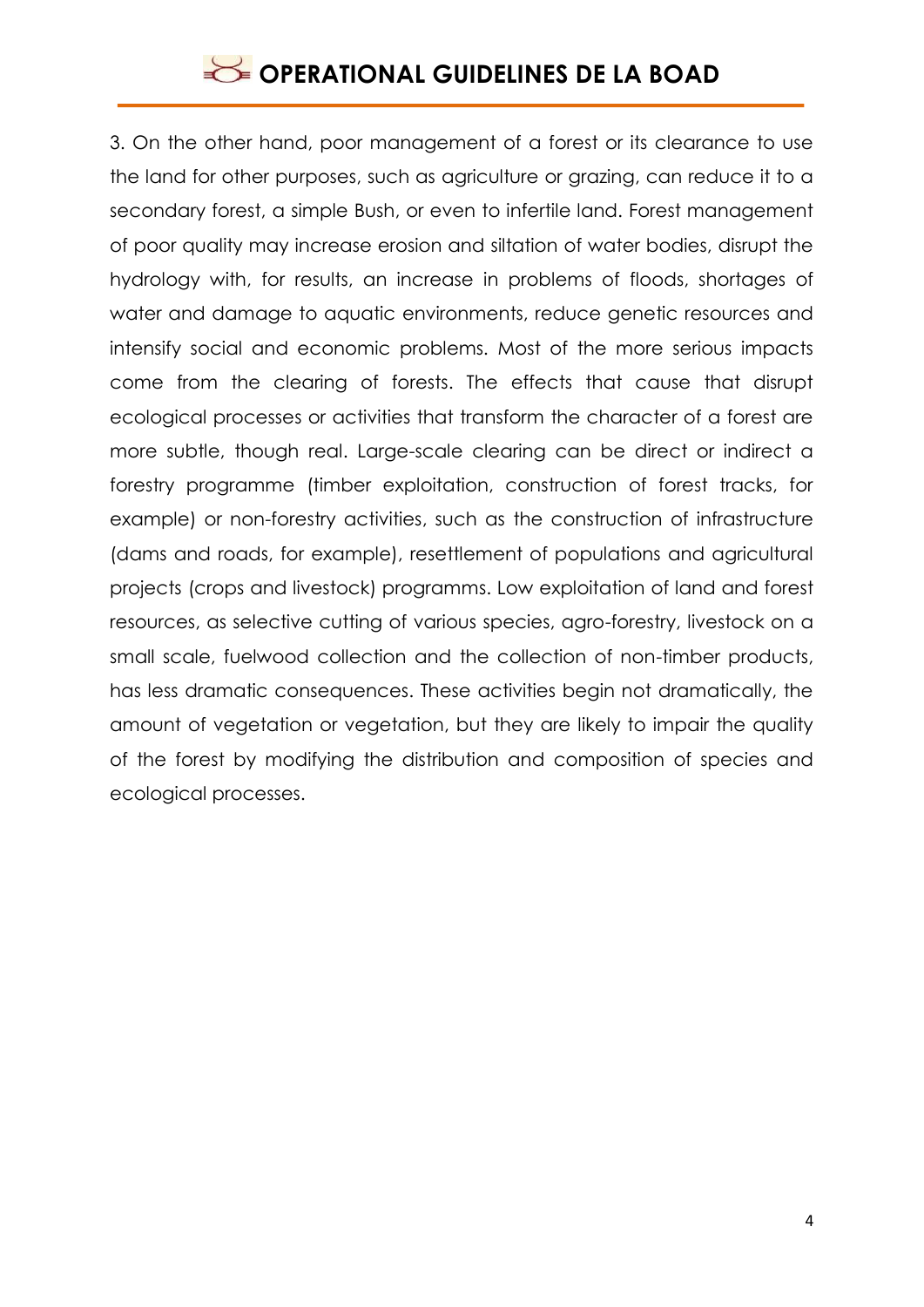### <span id="page-4-0"></span>**Exploitation of lumber**

4. The decision to exploit timber owned by other institutions as the Bank. More specifically, the Bank funds no exploitation of tropical forests projects. The reduction of vegetation cover and the physical effects caused by the forest felling are part of the most serious consequences of deforestation. The magnitude of these consequences depends on local conditions (in particular, the nature of the soils, topography and rainfall), the ecological characteristics (such as forest type, forest stand density, the wildlife and the importance of their populations), and finally, methods of cutting and extraction (from the wood of the forest).

5. Logging has a direct impact on water resources: increase in the surface runoff after cuts causing larger and more rapid influx of water in streams, reducing infiltration and groundwater supply, increase evaporation and the runoff of rain during the wet seasons which modifies the base flow and therefore lowers the flow of watercourses in times more dry. Increased erosion increased sedimentation in streams and lakes. The crossing of streams, which facilitates the slaughter operations, is also responsible for an increased sedimentation. The disappearance of trees, which were shading to riparian areas, raises the temperature of the water. Floating of logs for their transportation as well as poor management of plant debris increase the amount of organic matter in rivers, affect the quality of water and may cause oxygen loss and eutrophication problems. Fuels, lubricants, pesticides and other substances, which is used in logging operations, are responsible for the pollution of surface and groundwater.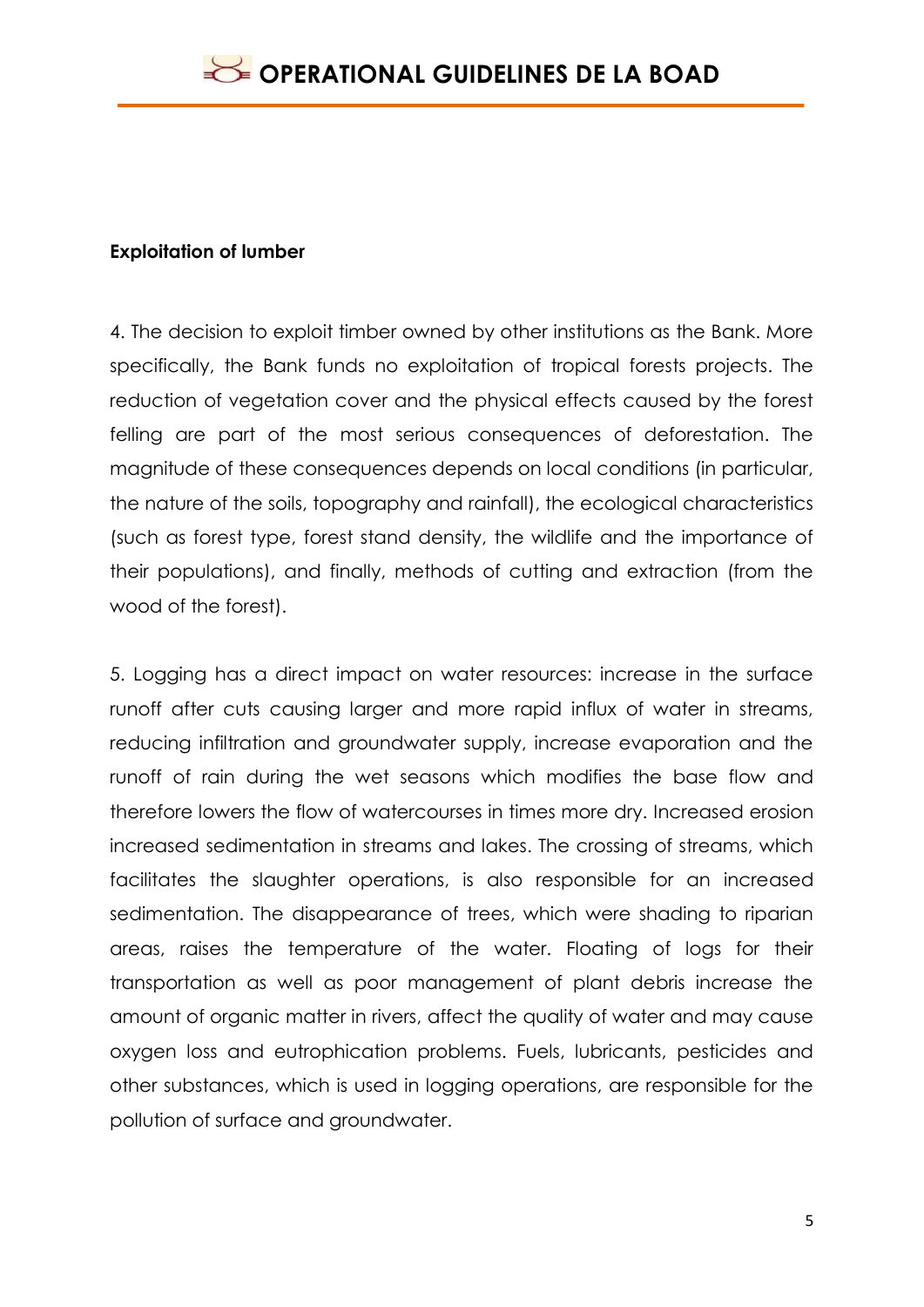6. Forest slaughter also has effects on the climate and the quality of the air. The main problems it brings about the quality of the air are due to dust and smoke. In semi-arid regions or those undergoing dry seasons, transport equipment can generate quantities of dusts hazardous to health and expose the land cleared and burned to wind erosion. The smoke produced by the burning can cause very serious pollution problems. The accumulation of trash produced by slaughter increases the risk of fire. The removal of vegetation changes locally microclimates, while deforestation large-scale alter the thermal regime in the region and alter the circulation systems of air and moisture regime. Deforestation, raising the levels of carbon dioxide (a greenhouse gas) into the atmosphere, is largely responsible for the warming of the planet (see 'Policy operation of the BOAD on the resolution of global and cross-border problems in environmental assessment including Air Pollution').

7. The shape, orientation, and the inclination of the land, as well as slaughter practices, determine the extent of damage to the environment. Erosion, degradation of soils, slopes instability and the elevation of the temperature of the soil are the main concerns posed by culling operations. The decline of fertility of soils resulting from logging is potentially the biggest concern in rainforests, whose soils are naturally poor in nutrients and strongly leached. Indeed, the nutrients are maintained in forest soils through rapid ecological cycles between the vegetation and soil. Organic debris that accumulates on the ground are quickly broken down and nutrients resulting are also rapidly absorbed by vegetation and organisms in the soil. Clear-cutting and unregulated slaughtering disturb this process by removing the biomass in which most of the nutrients are, and weakens the microorganisms present in the soil. Clearing of vegetation, exposing the soil to direct light and raising temperatures, changes the populations of microorganisms, alters the process of decomposition and nutrient transfer. On the other hand, a bad location of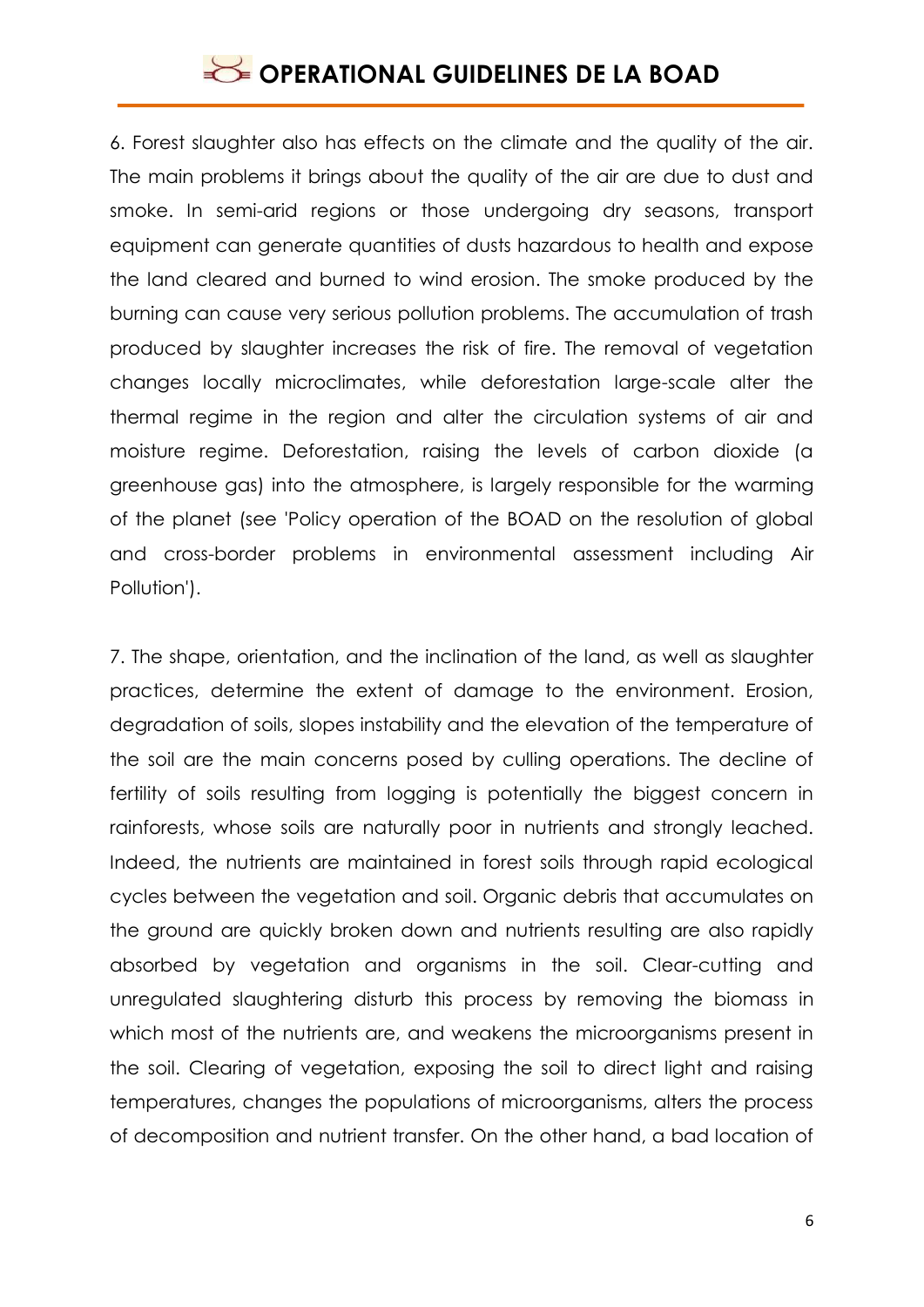tracks or their construction on slopes, cause mudslides, landslides, erosion and sedimentation.

8. The exploitation of tropical wood subject to controversy: it is considered to be unsustainable. Indeed, the places of slaughter deterioration from the depletion of nutrients and soils (due to the removal of vegetation and the effects on the structure and fertility of the soil) may not be detectable for centuries when slaughter is done in long cycle rotation, so much and so it is risky to assess the risks posed by current slaughter methods (culling). The International Tropical Timber Organization (ITTO) for its part concludes that less than one percent of tropical forests are exploited in a sustainable manner. The 1990 report of the Programme of Action for the Protection of the rainforest recommends that any forestry project is interrupted as the sustainable exploitation of the forest is not feasible.

9. Consequences suffered by vegetation are a range that goes well beyond the simple fact of making the cut of selected trees. Other trees and plants are also damaged by those who are killed by skidders and other vehicles. Sometimes the number of non-target however is lost above the shot, especially trees trees when it comes to methods of selective cutting. In addition, the selective removal of the most beautiful trees can lead to genetic degradation species in the region. If specimens are not spared as trees as seed or if they succumb to disturbances to the forest, then regeneration of the species is endangered. Moreover, if the cuts are too large, the recovery of the forest in its natural state can not be achieved before long, particularly in the case of tropical rainforests where the regeneration of some species is problematic.

In forests where interspecific interactions are complex, the removal of certain species, even if a selective cut low-impact, may have negative consequences on other species that are ecologically dependent. Moreover, if cuts are of such magnitude that they begin the canopy, of chablis will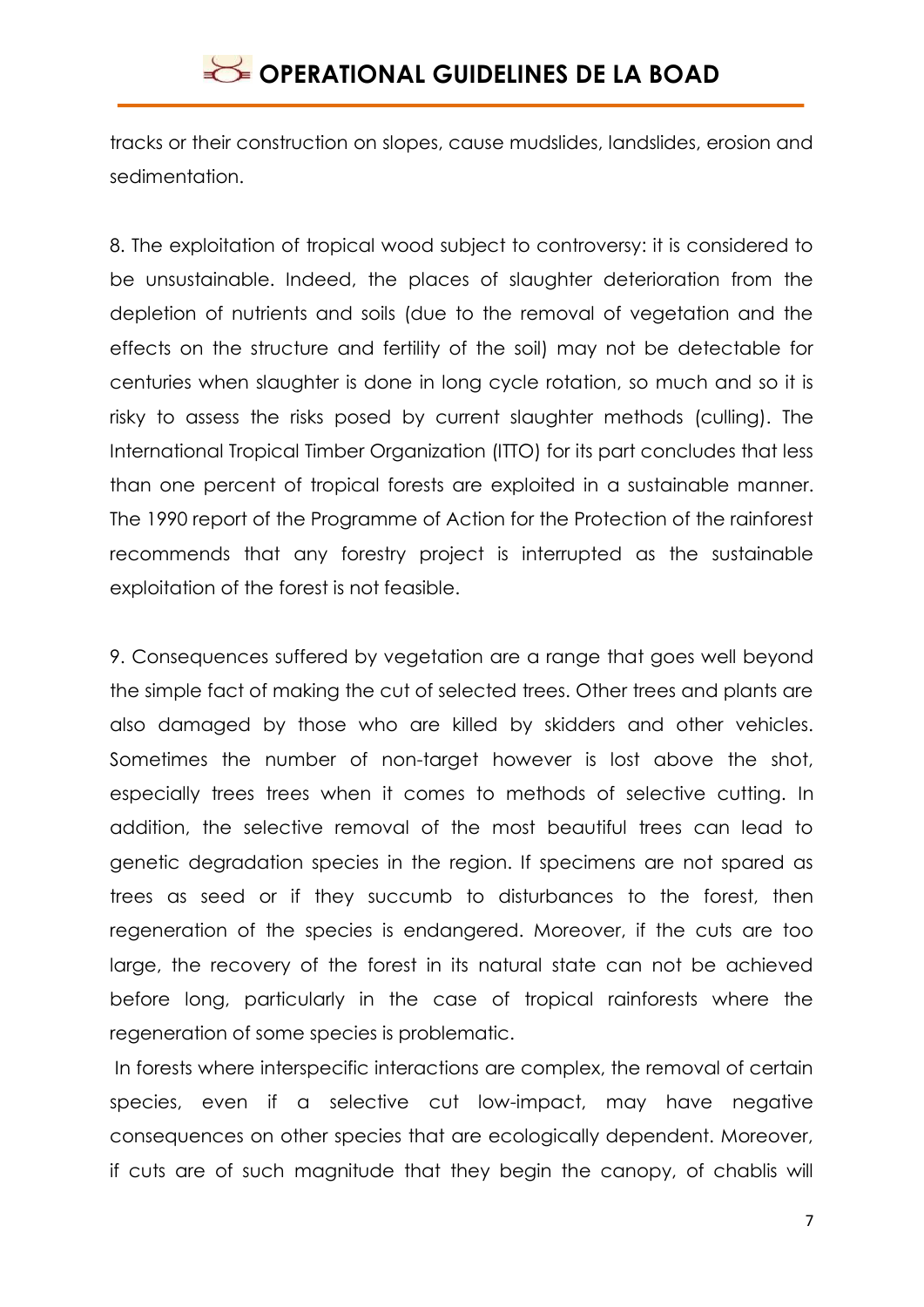occur over vast areas of natural vegetation.

10. The exploitation of mangroves can be particularly destructive for both the forest itself, which is a balanced and sensitive system to change, and the neighboring areas protected by the swamp. Mangroves are highly productive coastal ecosystems that protect the one hand the land to the sea, and on the other hand, the inland waters of adverse effects from land (the increase in freshwater inputs and the increased siltation, for example).Cuts of lumber in the mangroves may be sustainable, unless they are poorly managed, which may then lead to the destruction of the wetland itself, precious wood and fishery resources, for its crabs and shellfish production and its protective role.

11. Cuts trees have effects on wildlife by destroying their habitat, fragmenting migration corridors, accentuating pressures from poaching, causing noise and pollution as well as causing hydrological changes in turn, affect aquatic systems. It bears repeating that, in the case of rainforests, the effects can be amplified to such an extent that habitat disturbance may, in turn, eventually reaching a large number of species.

### <span id="page-7-0"></span>**Camps and forest roads**

12. Construction camps for logging causes many problems inherent in any construction activity environment and social problems facing all projects face an influx of populations often ethnically diverse, socially and economically distinct from the local population. The fact that the slaughter of natural forests occurs in remote rural areas, where indigenous populations have remained isolated and without contact with the outside forces intensifies the problem.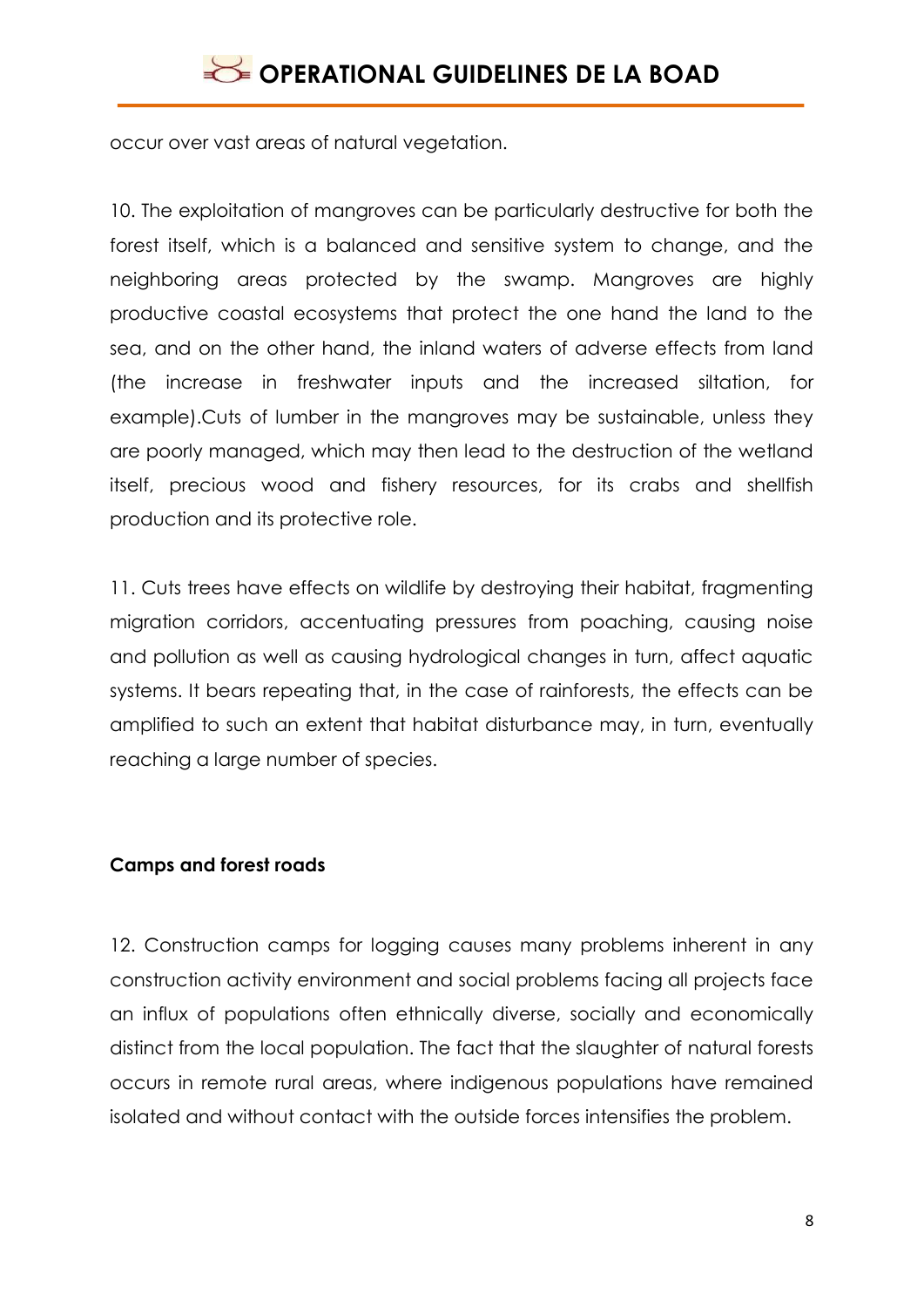13. Roads and roads built for logging have some direct effects, but more importantly, indirect effects. When tracks sink into remote areas, they stimulate so almost inevitable uncontrolled migration of families in search of agricultural land and other resources. It happens most of the time, that changes in land use are inappropriate to the environment because of their intensity or their nature. Populations increased overload the infrastructure and existing social services, such as housing, schools and health centres which, moreover, may create conflicts over land use rights and resources, racial tensions and various other social problems.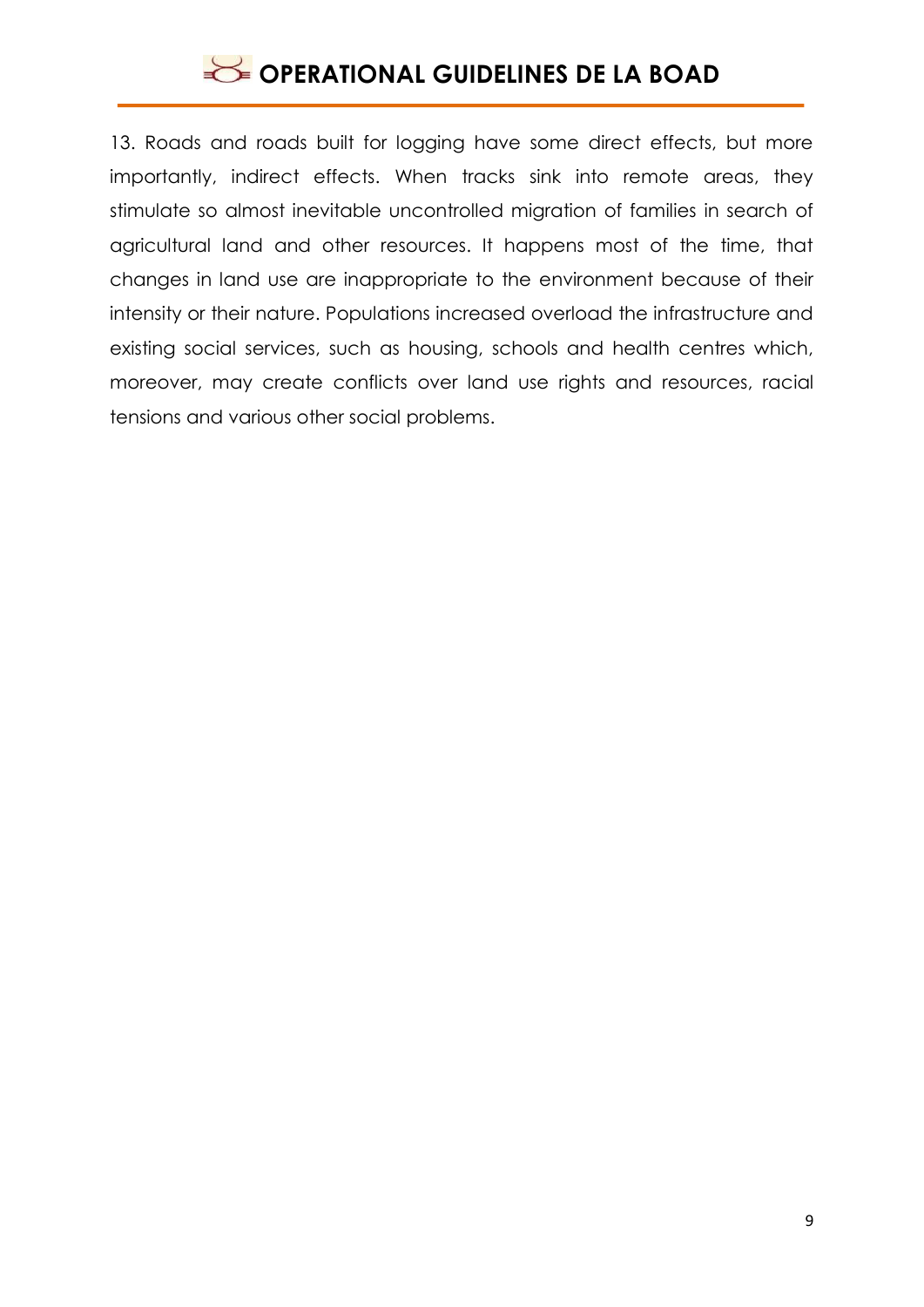#### <span id="page-9-0"></span>**Management of forests in regeneration**

14. Regenerating forests (or secondary forests) that are the result of practiced in primary forests cuts could be developed and used for timber production, thus reducing the pressure on natural forests. These forests are generally more accessible to populations centers as remote areas of natural forests and can be just as productive as plantations without the initial capital contribution. Transform these forests in areas of production can, first, be simpler, and then, less destructive to the environment as natural and just as economically viable forestry. It would be good to consider the development of forests in regeneration as being preferable to the exploitation of regions which have remained intact.

### <span id="page-9-1"></span>**Management of non-timber forest products**

15. Non-timber forest products represent to trade a virtually ignored resource which, however, could generate revenue well above those of the softwood lumber products, and this, with smaller investments. Latex, oil seeds, resins, fruits and rattan are taken and well marketed Nontimber products. Nuts, tannin, natural medicines, fibres and other "forest products minor" important for the local economy and used by households, could be more widely marketed. It is sometimes difficult to develop methods of production, market and promotion mechanisms and yet, when this company is successful, it shows that it is possible to use a forest, in a sustainable way, while getting reasonable economic returns and without major impacts on the environment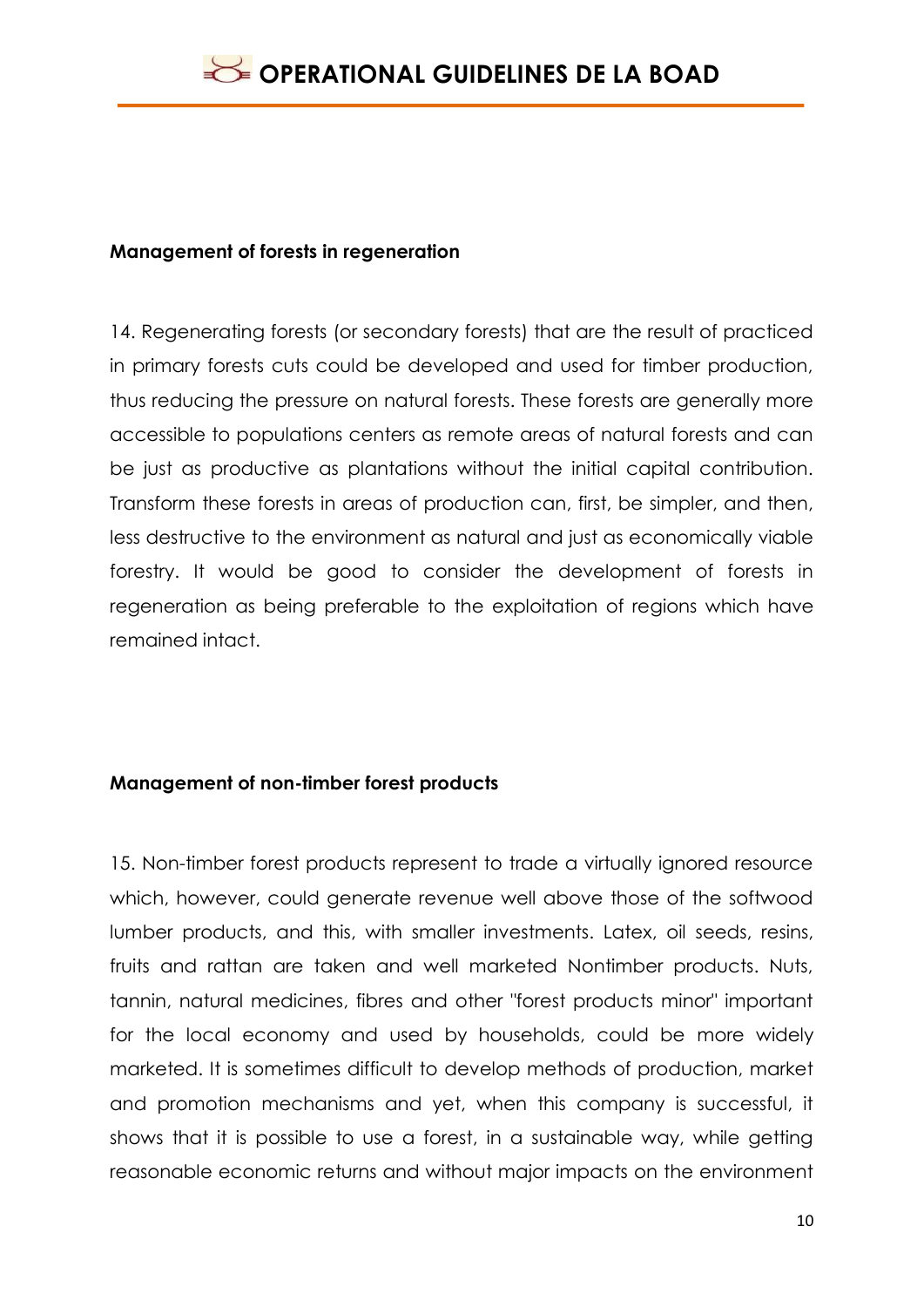and society. For this reason, should be considered the potential loss of nonwood products as an opportunity cost of logging. There is fear, however, that once the non-wood products markets established, this production sees demand growing faster than supply and could lead to the destruction of resources.

#### <span id="page-10-0"></span>**Sustainable management of agriculture and livestock**

16. Swidden agriculture (also known as slash and burn agriculture or forest fallow) is a very ancient cultivation technique which is practised both in humid and semi-arid forest. Swidden agriculture is a method of sustainable production, without great consequence on the forest ecosystem, provided that clearing are limited and widely dispersed, and provided that between crops fallow periods are long enough to allow the Earth to regenerate. On the other hand, if fallow periods are too short, due to population pressure, soil degrades. Methods such as forest plantations (taungya) culture, that culture is practiced among the trees until they occupy the space, give them as good results. Such methods are based on a stable population in order to avoid crops intensify to become destructive and unsustainable.

17. Seeking methods to integrate forest management and livestock have obtained mixed results. The quality of the environment and the intensity of the development are determining factors. The presence of herds must be sufficiently limited so that forest resources suffer unacceptable damage. The clearing of forests for farming in tropical humid lowland forests, that is carried out in South America and Central America, has had disastrous consequences, just like overgrazing of semi-arid forest, which proves to be a common problem (see 'Livestock and pasture management'guidelines).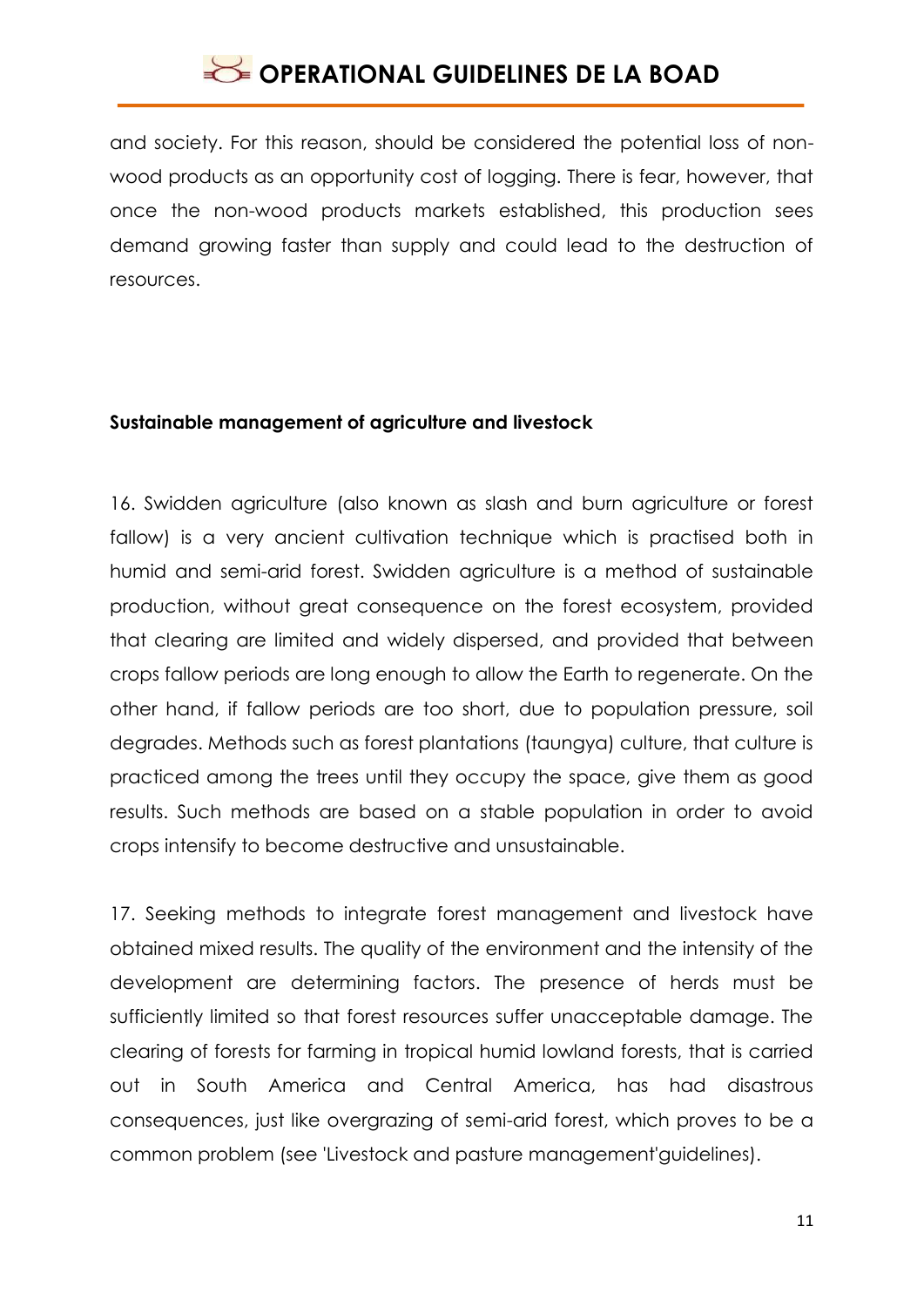#### <span id="page-11-0"></span>**External Impacts**

18. A number of external factors may contribute to the deterioration or destruction of forest ecosystems: Flooding transformed into impoundment behind a dam (see "Dams and reservoirs" guidelines), clearing and conversion of forests to pasture (see "Livestock and pasture management" guidelines), development of intensive slash and burn agriculture and conversion of land for cash crops (rubber, oil palm, coffee, cocoa and rice, for example).

#### **Particular Problms**

#### **Moist tropical lowland forests**

19. The rapid deterioration, or even destroyed outright many tropical moist lowland forests, which are characterized by high biological diversity and ecological system very complex, and the difficulties to manage them in a sustainable manner subject to real concerns everywhere in the world. The rapid deterioration, or even destroyed outright many tropical moist lowland forests, which are characterized by high biological diversity and ecological system very complex, and the difficulties to manage them in a sustainable manner subject to real concerns everywhere in the world. However, only a limited number of them can be well protected. Economic and demographic pressures intensify once sustainable land uses (shifting cultivation, for example) are now reaching levels that not only provide them more sustainable, but are destructive to the environment; these pressures grow the practice of clearcutting or lead to the conversion of forests for agriculture or extensive grazing activities are generally very unsustainable and irreversibly damaging to the ecosystem of the forest. The management of the forests to ensure sustainable production of timber and other products and to make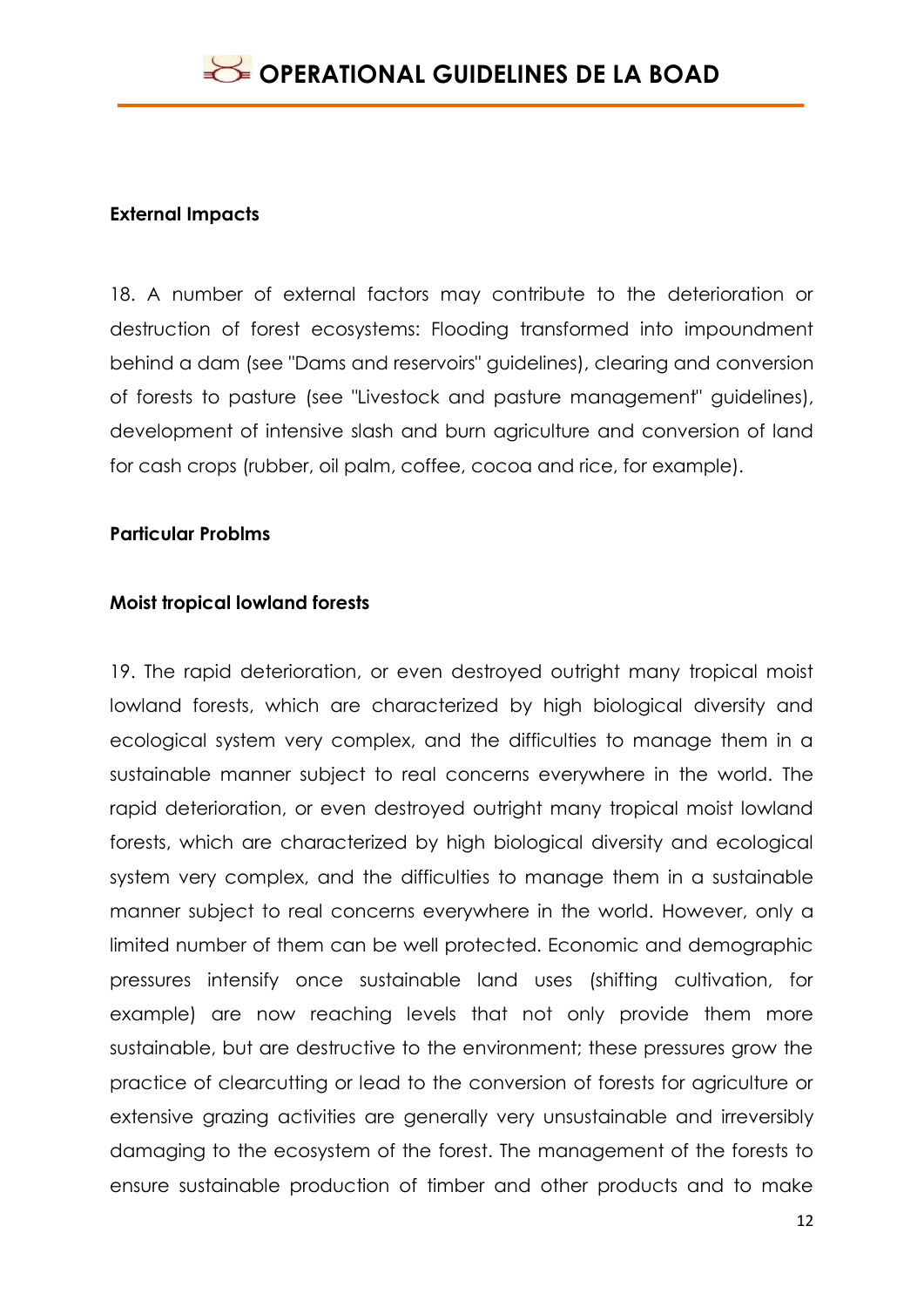substantial financial income is one of the best ways to prevent the conversion of forests to other productive uses, while retaining the values they have, from the point of view of the environment.

20. The development of a rainforest whose aim is to produce lumber poses two intractable problems: (a) the difficulty of implementing sustainable production methods, and (b) how those are implemented to not compromise unacceptably, the other values from the forest. Rainforests can theoretically provide forest products continuously, and yet the reality is that few methods of operation have proved durable or apply to most of these forests. All of the current methods for sustainable forest management implemented in natural forests concerns only a limited number of species. For this reason and because of the economic pressures that encourage rapid income, one generation small proportion of tropical moist lowland forests that are harvested for commercial purposes, are in a sustainable manner.

### <span id="page-12-0"></span>**Problèmes sociaux**

21. Most of the activities having an impact on natural forests - whether it is trade of wood, forest products processing industries, their conversion to other uses (mining, construction of dams, irrigation, industrial development, for example), the closure of forest areas for their restoration or conservation raise important social problems. Development projects that cleared land for use for other purposes may lead to the displacement of populations, or to prevent access to the resources they depend on to survive. The timber trade can destroy resources underpinning local subsistence economies and risk, in addition, to pave the way for colonization uncontrolled new land which aggravates the degradation of the environment and exacerbates social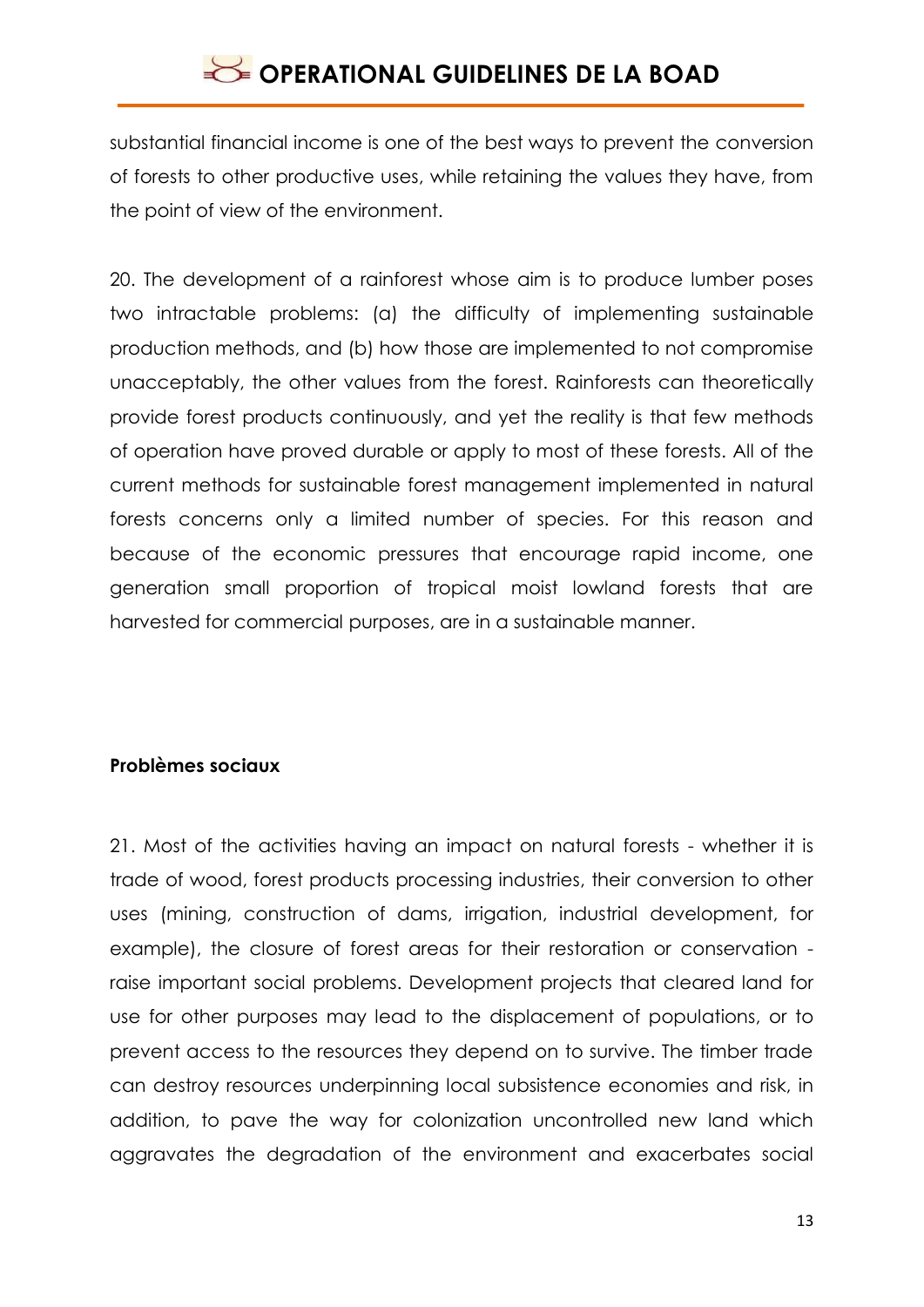conflicts. Similarly, the closure of some forested areas, for restoration or preservation, may reduce the income of the surrounding population who no longer have access to important food resources and income-generating products. Such a closure may also compel people to search for alternatives to damage a little more nearby forests. If the pressure on the closed areas are too large, the efforts of restoration and conservation will result in failure.

22. Over the centuries, forest peoples have accumulated considerable practical knowledge on the qualities, possible uses and the sustainability of flora and local fauna and geological resources. In mountainous arid and semi-arid regions where sources of fodder are often limited, it is common to see a close connection between the forest management and the local farming methods; farmers generally adopt mixed subsistence strategies in which livestock production is done in conjunction with the use of forest resources. In the Himalayan region, the mountainous crop productivity is largely dependent on compost and mulching picked up in the forests. The hunting and gathering and slash were practised sustainably in the rainforests for centuries. Artisanal fishing is important to first order for residents who live in the forest regions of plain. The social organization of indigenous populations is generally very well adapted to the requirements of specific production methods. Technical knowledge and knowledge management resources can be valuable for technical experts who want to intensify or change the production in the region or in a similar region to adapt, for example, the recommendations that relate to the agriculture, land which are subject to shifting cultivation, develop a forest management plan and use patterns of forest land for restoration. Often, these knowledge are lost with the displacement of forest peoples. It would be crucial to undertake, prior to that, a careful assessment including a realistic economic analysis prior to assume that the current use of forest land as pasture areas should be replaced by uses so-called 'best '.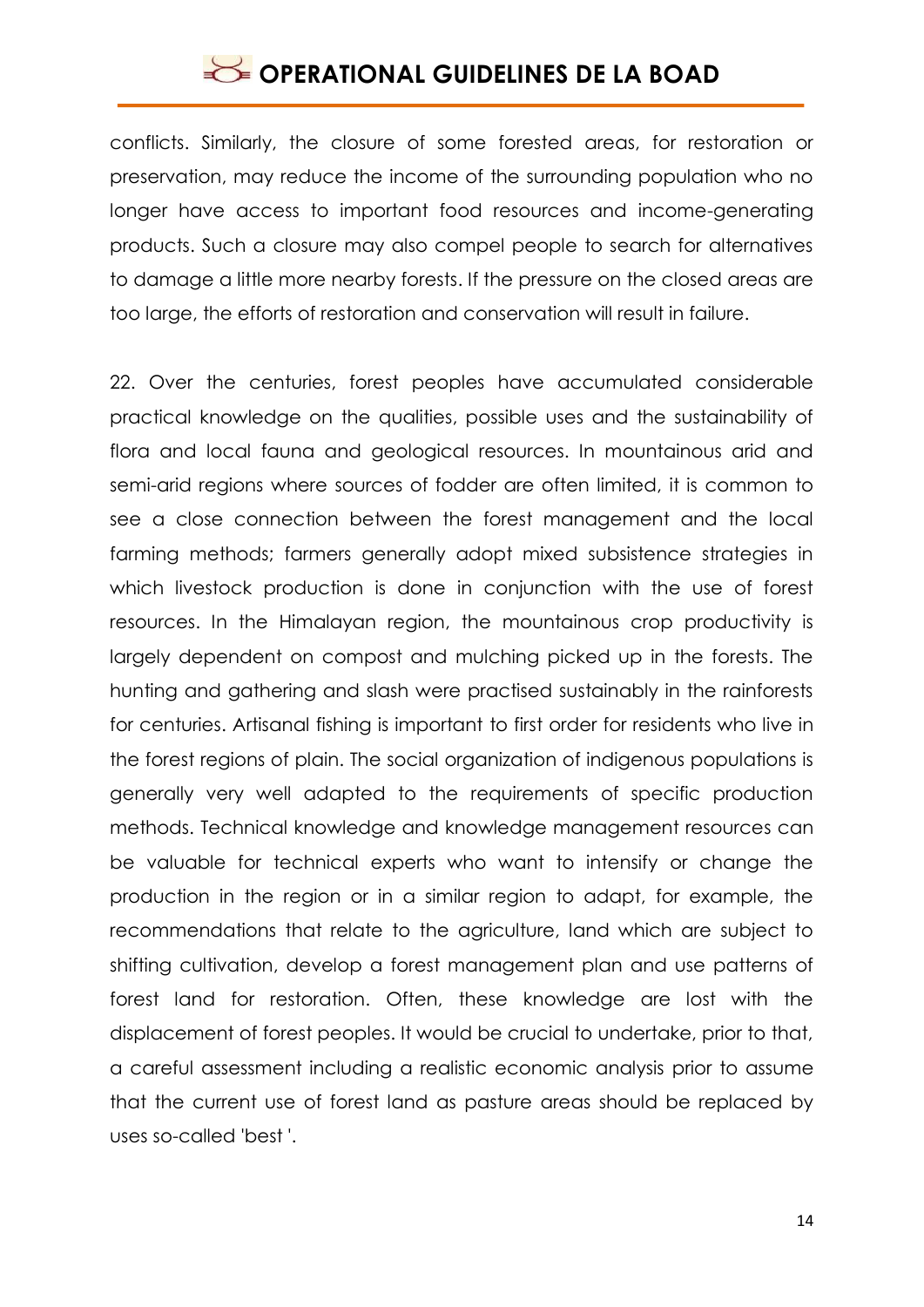23. The problem of land tenure is almost always complex when it comes to forestry projects. Often, we notice that tariffs on the timberlands overlap: rights customary, concessions granted to farms forest and rights recognized by the State. When it comes to ethnic minorities living in the forests, it may have these customary rights on forest land that are constitutionally valid despite authorities subsequently acquired by the State on those lands. In many societies, rights on land and trees may be held separately, and species subject to specific rules. Tariffs on fruit trees, for example, may be different from those which grant individuals permission to use the land for other purposes including swidden agriculture. It is possible that the traditional land tenure systems are better suitable for the sensitive land that the solutions promoted by the State.

24. The closure of forest areas or restriction of their access and resources contained therein, affect differently the various groups of the population. The closure of forest sectors may, for example, do economic damage to livestock farmers who are landless, insofar as, in contrast to the landowners, they do not have the possibility of using their land as a source of forage. As for women, may be that they see their workload to increase by increasing the distances to find replacement products, which, moreover, will not be recognized as such by local people who grant a lesser status. With regard to the routes used by migratory herds, may be hindered, submitting outstanding land available near the site of the project to a heavy overgrazing of consequences for these lands and sedentary populations that depend on.

25. Managers are seeking in addition to ways of integrating the needs of local populations to conservation and forest restoration programs, by establishing a common management of resources or management practices involving Government and users. It is important to provide information about various local management practices, including those that no longer work due to an increasing development pressure. In regions that are home to a unique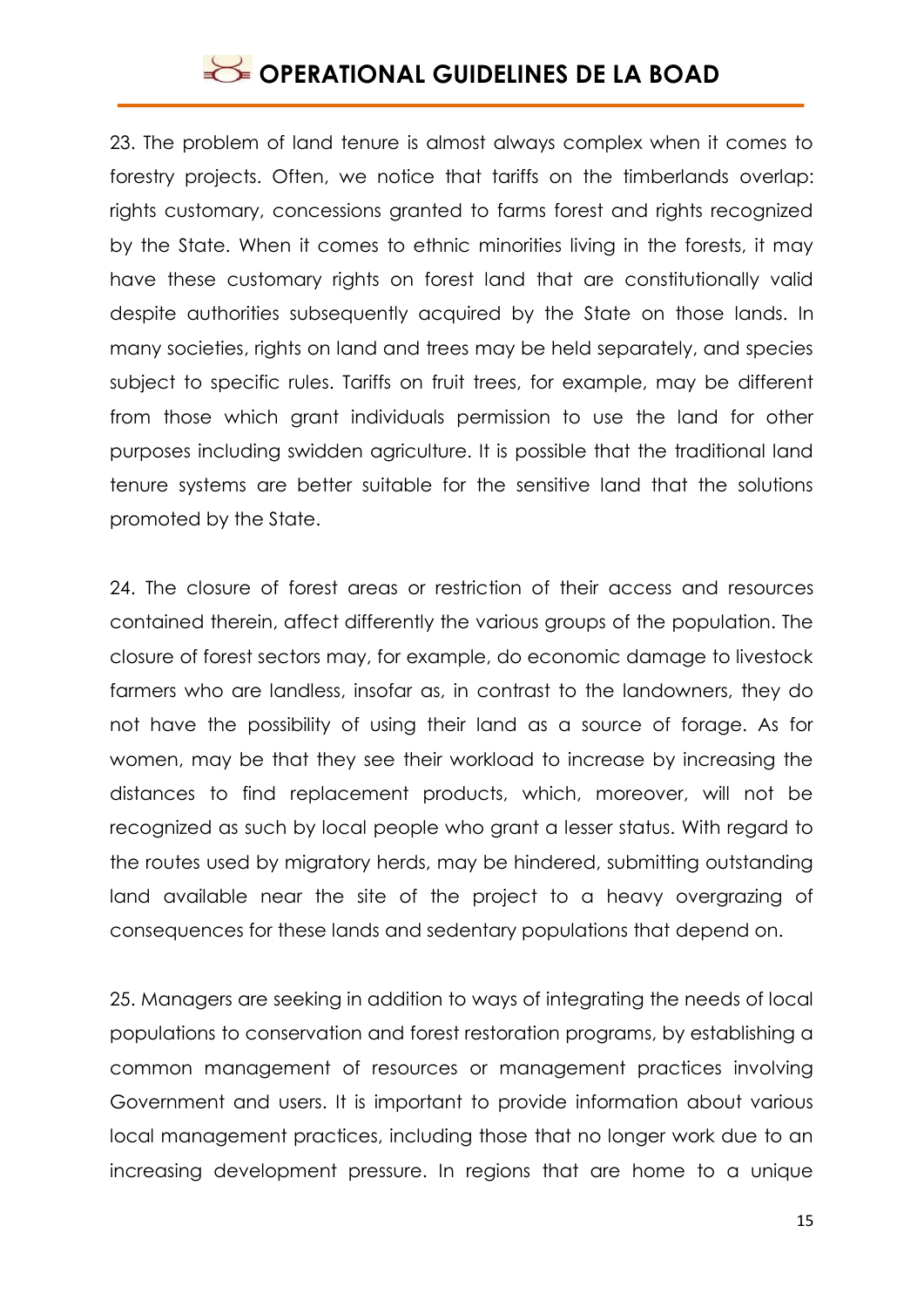biological diversity, it took incorporate measures such as the creation of buffer zones offering new opportunities for exploitation for the inhabitants who depend on traditionally these lands or the design of conservation methods that allow the controlled use of the forest that you want to protect. In the West African sub-region, specifically in Togo, include, as such, the project of establishment of a buffer zone in southern Abla Park run by the NGO friends of the Earth Togo in 2012.

#### <span id="page-15-0"></span>**Improved of wood processing technologies**

26. The expansion of the use of forest products can contribute to intensification of forest management. Absence of processing equipment and means of marketing, many species are not exploited. In the tropical forests that are home to a great diversity of species, marketable individual species are often scattered across a vast expanse that makes difficult collection and often little profitable. Logging of regions that lack of diversity that are remote or whose density is low, it also turns unprofitable. If new products came from other species and a variety of diameters could be cut, thanks to the improvement of processing or the creation of new markets, a greater proportion of available forest resources could be exploited. The development of new products is not only new business opportunities but can help maintain existing markets (improving, for example, the quality of against-plated, of waferboard and chipboard, using wood waste and recycling revenues from waste processing plants) and help restore the balance between supply and demand, while reducing the pressure on natural forests. The use of a wider variety of species can lead to more intensive exploitation of forests that absence of methods of sustainable forest management, can lead to major operations of clearing or extraction of forest resources.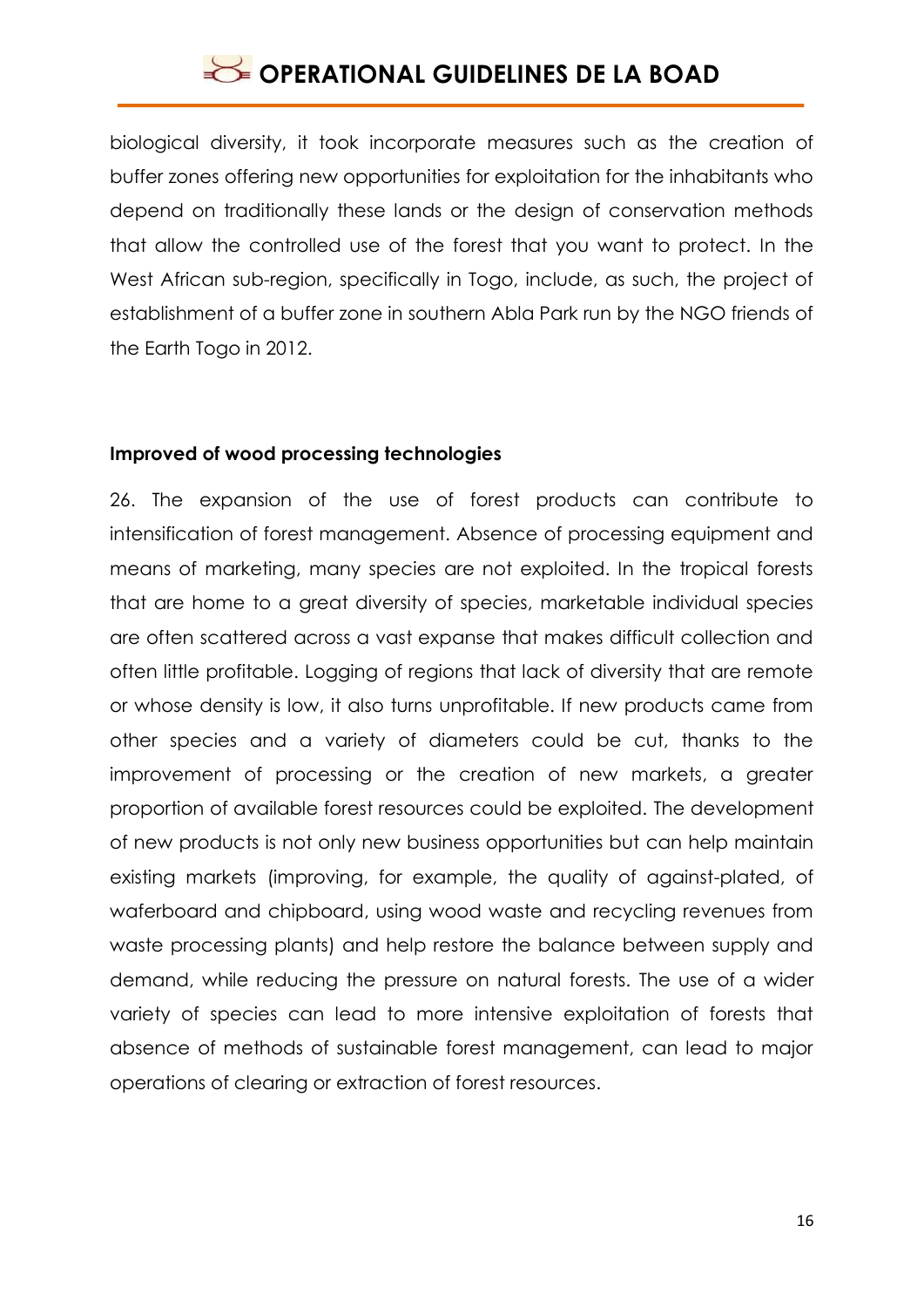### **Alternatives of projects**

<span id="page-16-0"></span>27. Les solutions de remplacement à l'aménagement des forêts primaires et secondaires destinées à la production de bois d'œuvre, de produits non ligneux, à l'agriculture et à l'élevage extensifs à faible impact comprennent :

- reducing the demand for wood through a conservation plan, dissemination of improved wood stoves and using alternative fuels;
- the production of improved against plywood, chipboard agglomerated particles and the use of wood residues and recycling of generated waste panels;
- Use larger species through the development of processing techniques and the development of new products and marketing;
- the development of plantation activities to increase forest production;
- the establishment of community forestry programs and planting trees for timber production by landowners and the development of ecotourism as an economically sustainable use of tropical forests;
- encouraging the use of local processing for obtaining value-added benefits rather than promoting policies seeking to maximize the production of lumber in the short term;
- optimal use of destroyed trees (often wasted) by deforestation for nonforest activities (eg, construction of dams, reservoirs and roads, industrial and urban development);
- increased production of agricultural land and plantations on fertile land or in areas that have been cleared before allowing the development of new forest areas.

### <span id="page-16-1"></span>**Training and Management**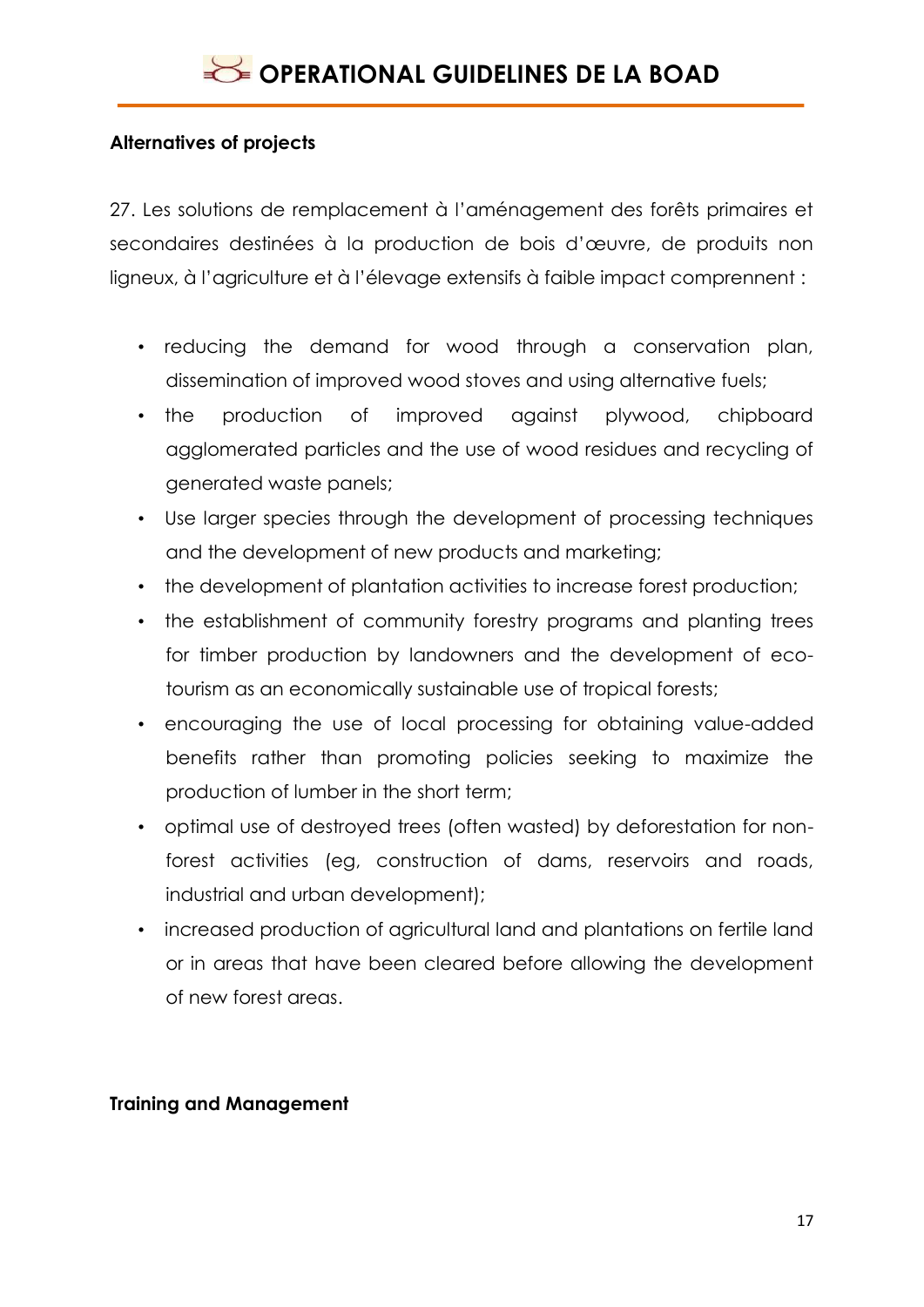28. Countries that enjoy expanses of natural forests should assess the forest resources they have, put in place policies and programs to protect areas that are important because of the biological resources that they contain, their hydrological role, or their cultural value. They will also make possible the sustainable production of timber and other forest products, as well as the sustainable agricultural production (agroforestry and livestock) in order to preserve the forest. In addition, forestry institutions must anticipate and manage plantations, implement the methods of fuelwood supply, encourage community efforts of people living in the forest («Planting and reforestation» projects are discussed in the next section), etc..

29. The fate of forests depends as part of forest policy. It must, indeed, integrate and be consistent with the policies of other sectors that affect forest land - colonization, agriculture, energy, industry, trade, infrastructure development and conservation of nature - and with economic, financial and social plans. The State of the forests is addition, dependent on international factors in mind which include trade, development aid and the debt service.

30. Policies forest established by the Governments of some countries, driven by the need to generate revenues and currency, based on the principle of maximisation of short-term sector performance. This short-sighted economic design translates overexploitation of resources, the felling of trees in inappropriate places and other inadequate forest management practices. A large number of countries, which have significant forest resources, have granted rights of clearing to operators who enjoy operating, royalties or taxes which represent only a tiny portion of the net commercial value of wood. These problems are in addition the leases short term which encourage dealers to begin operations as soon as possible, and to proceed with clearcuts and royalty systems that push loggers to cut than the trees of very high quality (in damaging and destroying many other trees). There is often no regulations or enforcement of regulations concerning the reforestation or to reduce the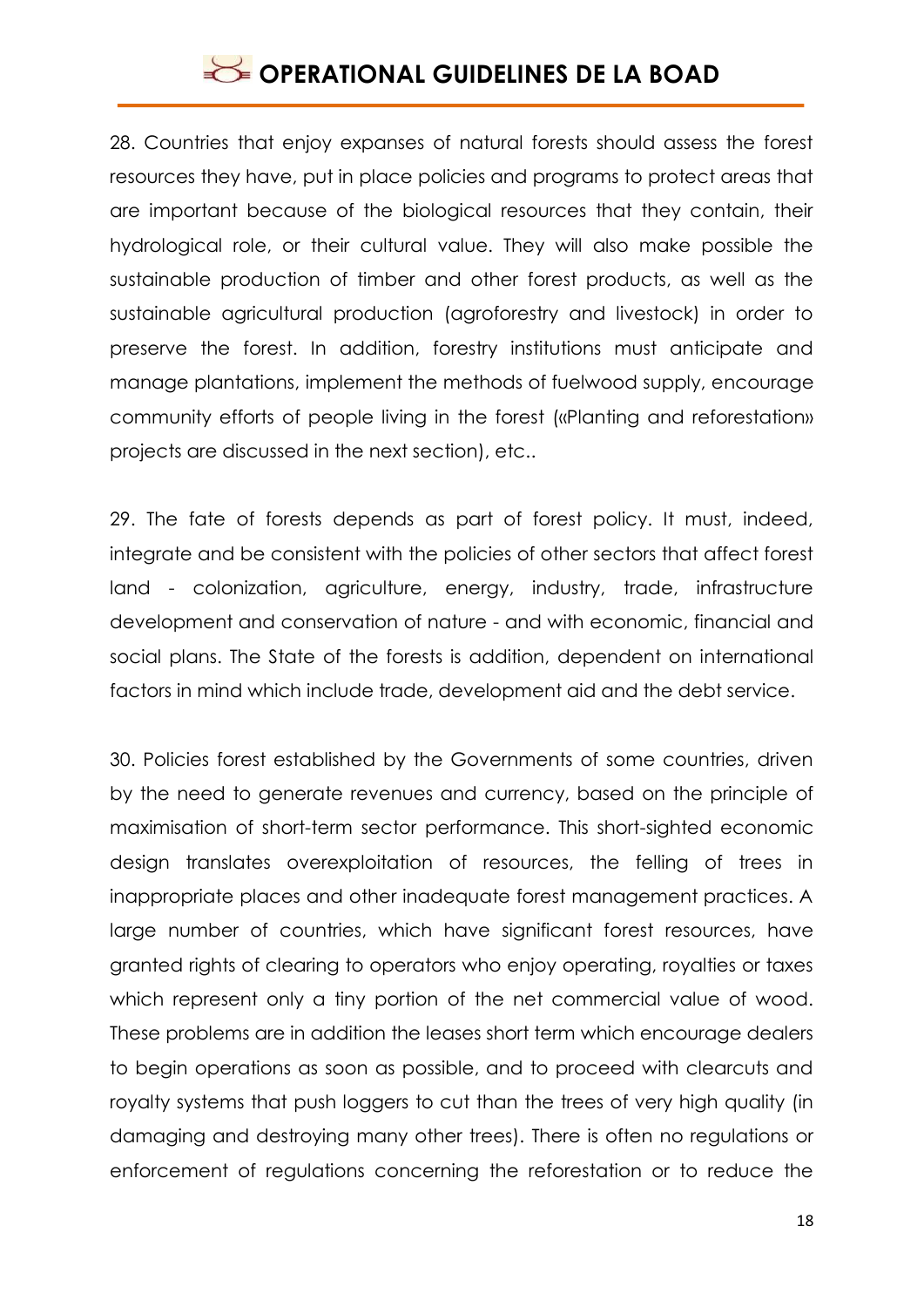negative environmental impacts caused by the felling of trees, or the ability to apply them. Economic, financial, environmental and social practices costs can be very significant, in addition to heavy losses that the Government may have in terms of shrinking revenues, logging and loss of wealth in biological resources.

31. Trade policies also encourage deforestation of tropical forests. Industrial countries are often allowed to import wood from tropical countries at prices duty-free or low tariff rates, which encourages them to develop their own production of softwood lumber. Furthermore, wood rather tending to be exported in their raw state, this practice translates into a loss of profits and loss of profits in value added that could account for processing into lumber, Poles, sleepers, plywood, wood veneer or other products.

32. Institutions must be able to be stable in the long term to plan, manage, and supervise forestry activities. In many developing countries, it often happens that the forest offices, regarded as secondary, suffering from a shortage of personnel, insufficient funds, a program of little substantial research and a lack of monitoring, and extension capacities have need to be strengthened. Forestry training institutes are, most of the time, neglected or even absent. As data, they also have shortcomings (in quantitative and qualitative terms, certain data being outdated). Foresters who are traditionally trained for the protection of forest reserves and their development for industrial production have often not trained to manage forests for other purposes or to address the socio-economic aspects of forest management.

33. Les institutions gouvernementales chargées de la foresterie doivent avoir la capacité :

- Establish a forestry policy;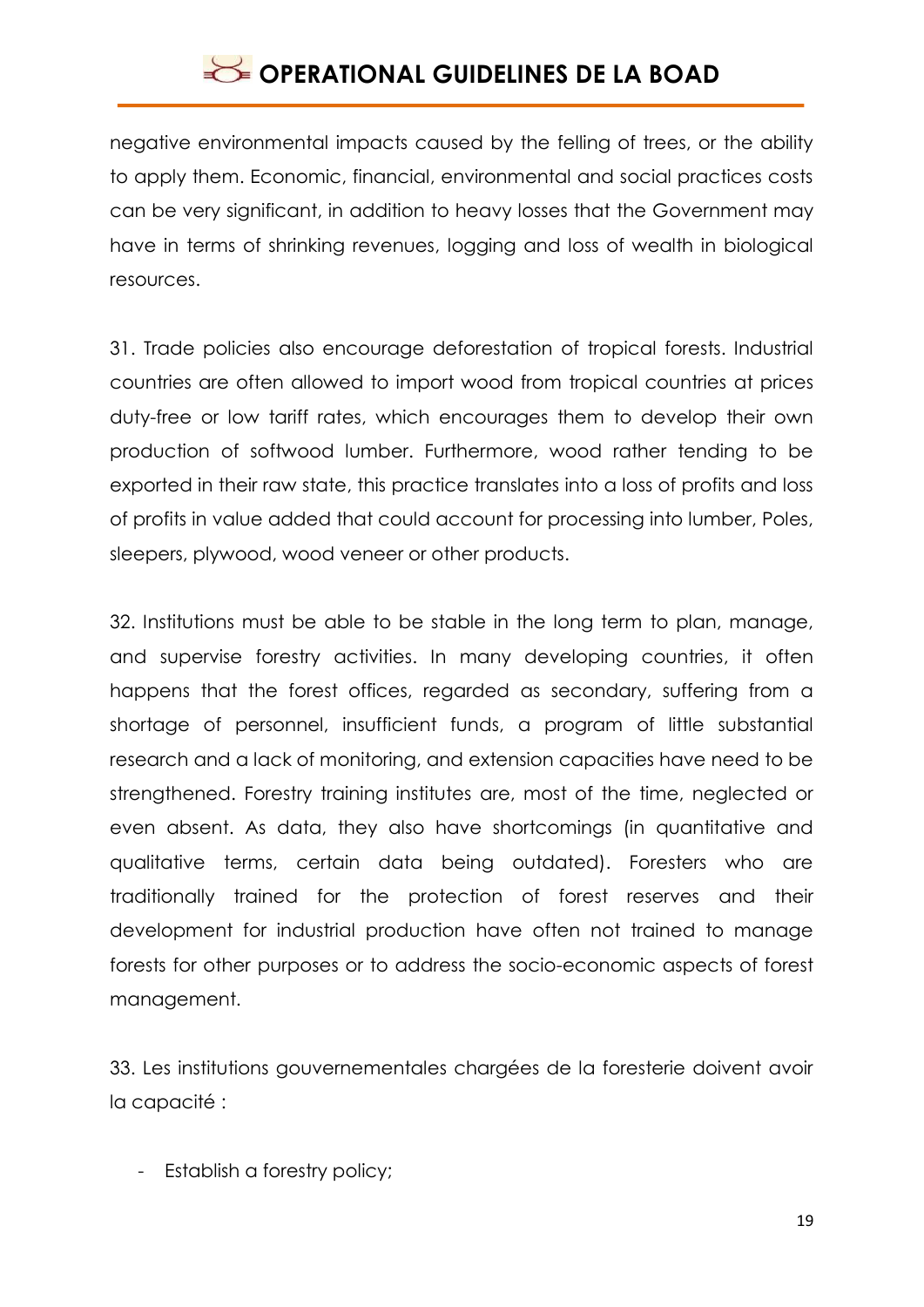- Coordinate central government agencies responsible for other sectors and policies affecting forest resources;
- To prepare forest management plans;
- Undertake inventories of forest products and forestry research;
- To regulate imports and to levy taxes;
- From market forest products;
- Establish parks and reserves and to finance and oversee the management;
- Establish training programs, outreach and public awareness;
- To provide transport and infrastructure required for forestry operations;
- Ensure that the population groups and local communities are well represented and to involve them in decision-making;
- To promote appropriate technologies to stimulate local economies of the region and employ the local workforce;
- To coordinate and ensure the cooperation of non-governmental organizations.

34. To increase the knowledge and technical expertise of staff planning and forest management, training will be provided in the following areas: (a) policies, regulations, marketing, economy, management, organization, accounting, personnel, contracts, evaluation,-accounts records and conflict resolution; (b) mapping, biological studies and inventories, forestry, forest management, forest engineering and environmental impact assessment;(c) research, education and extension.

### <span id="page-19-0"></span>**Monitoring**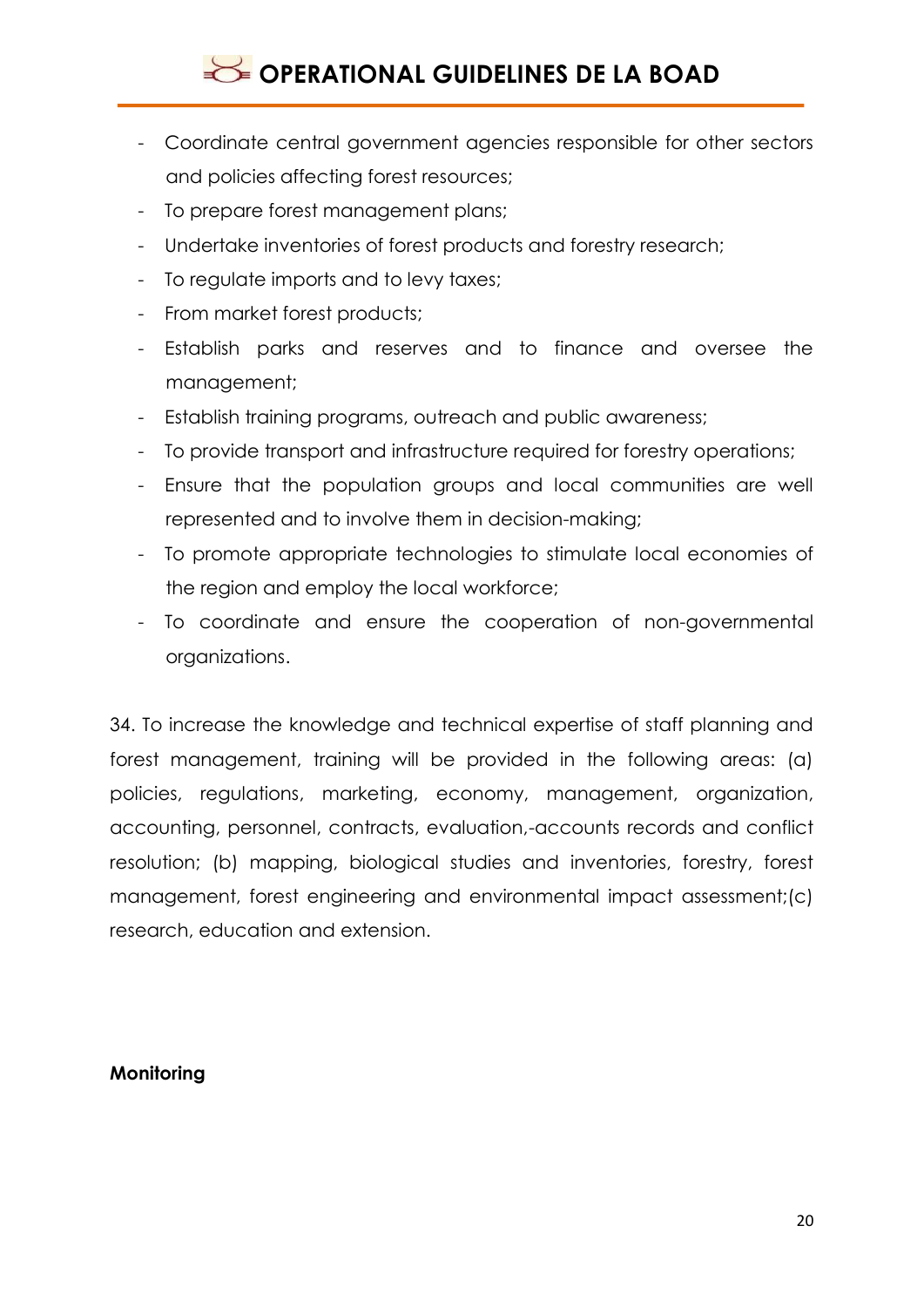35. The monitoring of forest projects is vital to ensure that management plans are respected and that the salaries of the forest give expected results. It will allow to:

- Operators and manufacturers of railways shall comply with the conditions to reduce the effects on the environment which stipulate their contracts;
- The collection and transport of wood do create environmental problems unforeseen (followed by the erosion of soil, fertility of land, from the River, the level of groundwater water quality, modification of vegetation and wildlife);
- Changes in species and the soil conditions are known, and methods of forest management amended accordingly;
- The designated areas are the only ones that can be accessible and species and specified volumes are respected;
- As expected, natural regeneration can occur after operation (restoration of cover and species regeneration rate);
- All of the project objectives and the means of control and management of the project are appropriate;
- No socio-economic consequences which have not been foreseen arise or that appropriate measures the absorbed and that a mechanism is put at the disposal of community organizations to enable them to ensure the monitoring and evaluation of the project and to express their concerns on a regular basis;
- That financial allocations conform to contracts and can be adjusted if social services became overloaded or if costs exceeded the planned figures.

36. The frequency of monitoring will depend on the conditions of the location as well as the size and complexity of the project. A well trained Forester should exercise oversight, at least once per week, on completed cuts. A normative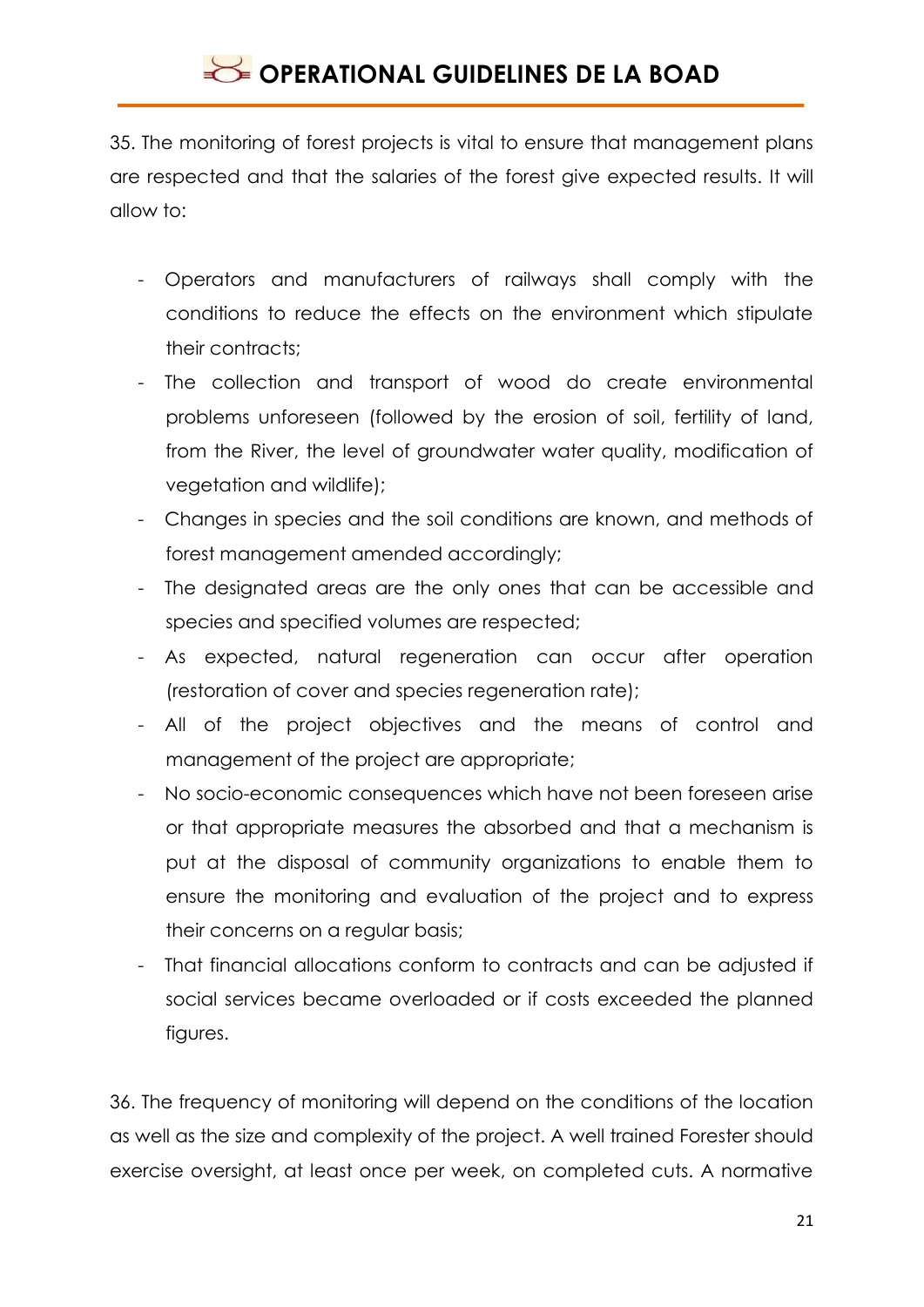procedure establishing an ongoing inventory of felled timber should be put in place and an independent office should regularly audit logging revenues. En outre, il conviendrait de réviser périodiquement les impacts environnementaux, en recalculant les coûts et bénéfices et apporter au plan d'aménagement les changements appropriés.

37. It is necessary, furthermore monitoring of changes that occur outside forest operations, but which have an impact on resources. One may mention, this tire, the consequences for the environment that result in certain development activities, natural phenomena that arise and demographic changes occurring in the forest regions.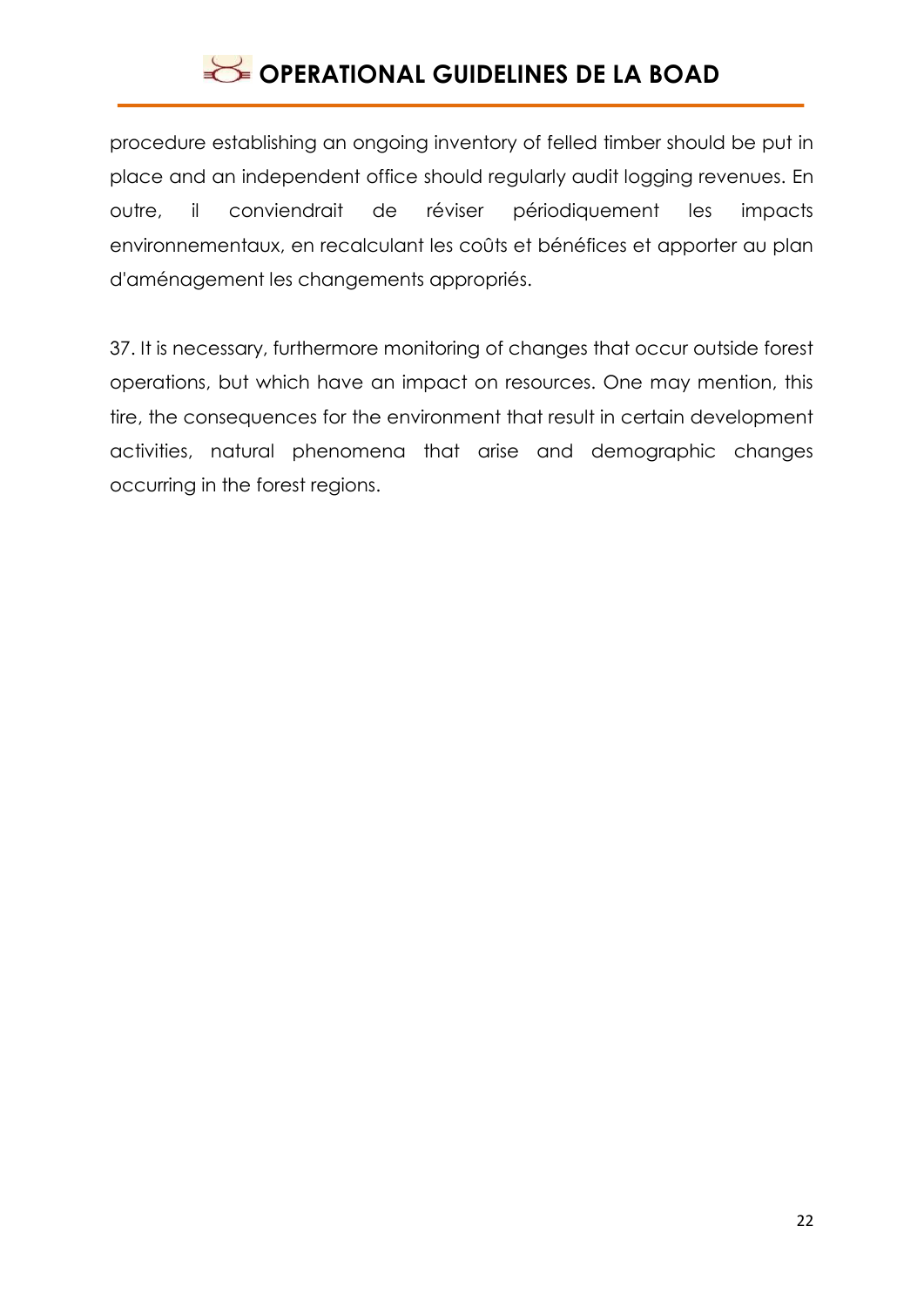

#### **Natural Forest management**

Potential negative impacts and the state of the state of the state of the Mitigation measures Mitigation measures

#### Direct impacts: logging

- 1. Soils :
	- Erosion: disturbance understory and ground, increasing fragility of the result of erosion by water.
	- instability of slopes: paths crossing the land slope and vegetation clearing leading to mudslides and landslides.
	- Nutrient loss: loss due to timber harvesting, leaching increased soil and their exposure and their disturbance there where vegetation has been removed.
	- Temperature: important temperature rise of a region that is more protected by the forest canopy, destroying organic matter or drying out the soil to the point where regeneration is threatened.
	- Structure: compaction and loss of organic matter that alter the structure of soils, limited infiltration, the capacity of water retention, aeration, and rooting and promote the laterization.
- 2. Vegetation (1) :
	- Distribution of species: reduction in diversity of species by selective cutting of the most beautiful specimens or sought-after species. The State of the soil and light infiltration resulting various farming methods and plans that influence the regeneration process of a forest.
- 1. Avoid cuts during the rainy season, establish criteria for logging on land sloping or near water points, and clearly identify the places where the operation should be prohibited.
	- Reduce damage by monitoring the culls and encourage rapid regeneration of vegetation.
	- Use of equipment and methods of operation little degrading the soil and reduce the lengths of haul.
	- Make sure the wood yards are well drained and easily accessible at the bottom of the slopes by a direct path.
	- Restore land in slaying and regenerating degraded areas and subsequent maintenance.
	- Do not log skidders whole trees, but collect only the trunks in low places nutrient.
- 2. Gather information or support research on the dynamics of the vegetal groups, biology of regeneration and silviculture according to types of forests.
	- Consider different methods of regeneration and exploitation and, possibly, to conduct research on this subject.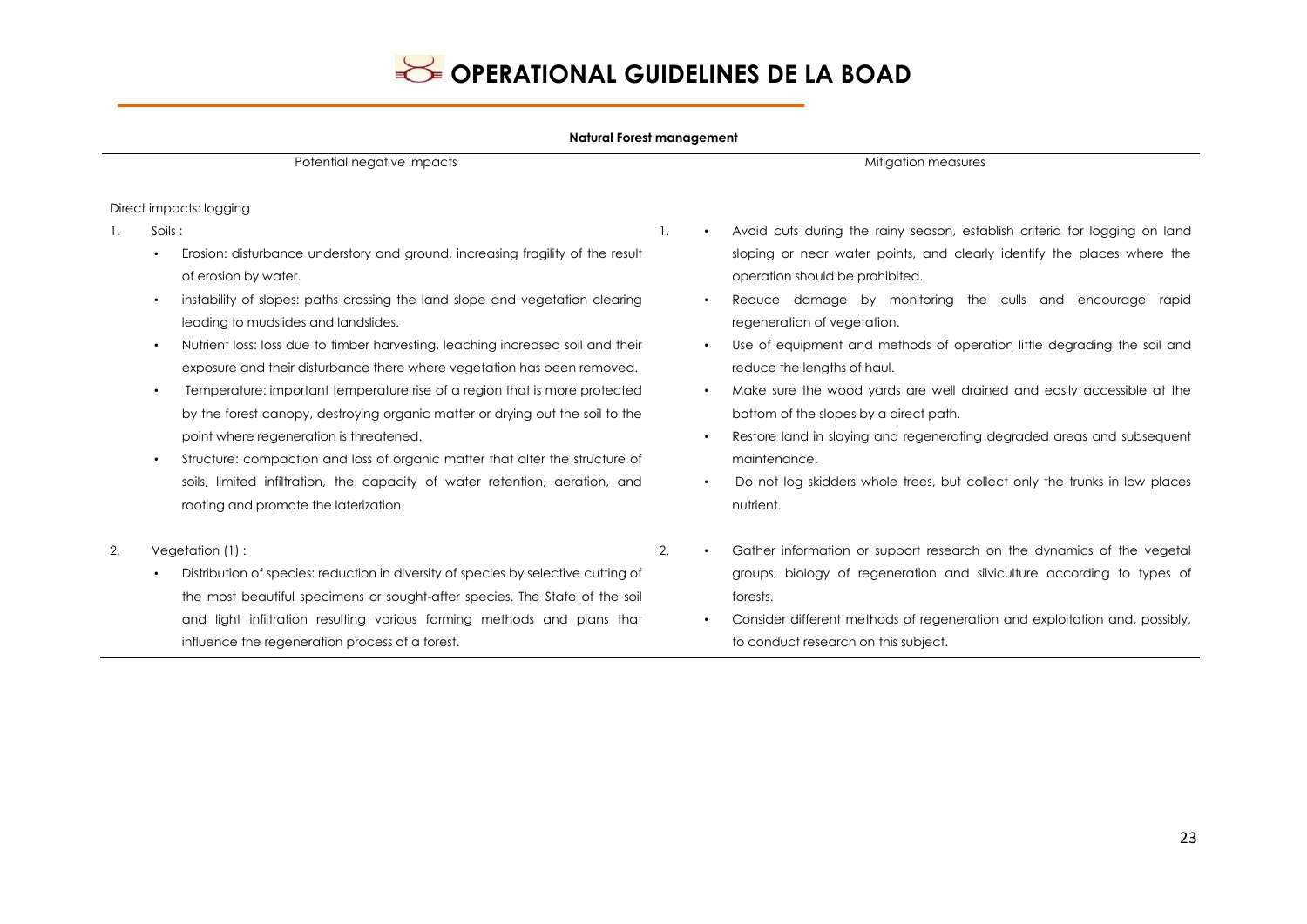Potential negative impacts and the state of the state of the state of the Mitigation measures Mitigation measures Vegetation (2): Weeds: opening of the canopy leading to the invasion of weeds affecting natural regeneration of plants and reforestation efforts. Plant debris: waste increase the risk of fire and impede forest regeneration. - Chablis: danger intensified by gaps created in the forest. areas reduced to avoid important gaps). diversity, ecological processes and preserve the cultural heritage. fisheries: sedimentation, nutrient loading, changes in flow and the temperature of the water that cause cuts with serious consequences for fish populations. 3 - Keep up-to-date an inventory and documentation of the results of research conducted on the species present in the region. documentation.

the representatives of NGOs and academics.

Direct impacts: farm forestry (continued)

- 3. Wildlife:
	- Habitats: disturbance of habitats, flyways and destruction of species that depend on wild species.
	- Presence of machinery and workers: disturbance of wildlife caused by cuts and longshoring activities.
	- Poaching: influx of people attracted by directly and indirectly related to forestry activities intensified poaching.
- Gather information or support research on the dynamics of the vegetal groups, biology of regeneration and silviculture according to types of forests.
- Select the silvicultural method which will ensure the regeneration of the forest and sustainable forest production and reduce damage (for example, by maintaining the quality sufficient seed trees and using selective cutting of
- Establish reserves or parks to protect environmentally important forest environments, ensuring that their scope is sufficient to preserve biological
- 
- Plan the intensity, methods and periods of cuts according to this
- Particularly check the presence and use of the migration routes of endangered species, by communicating with experts from the Government,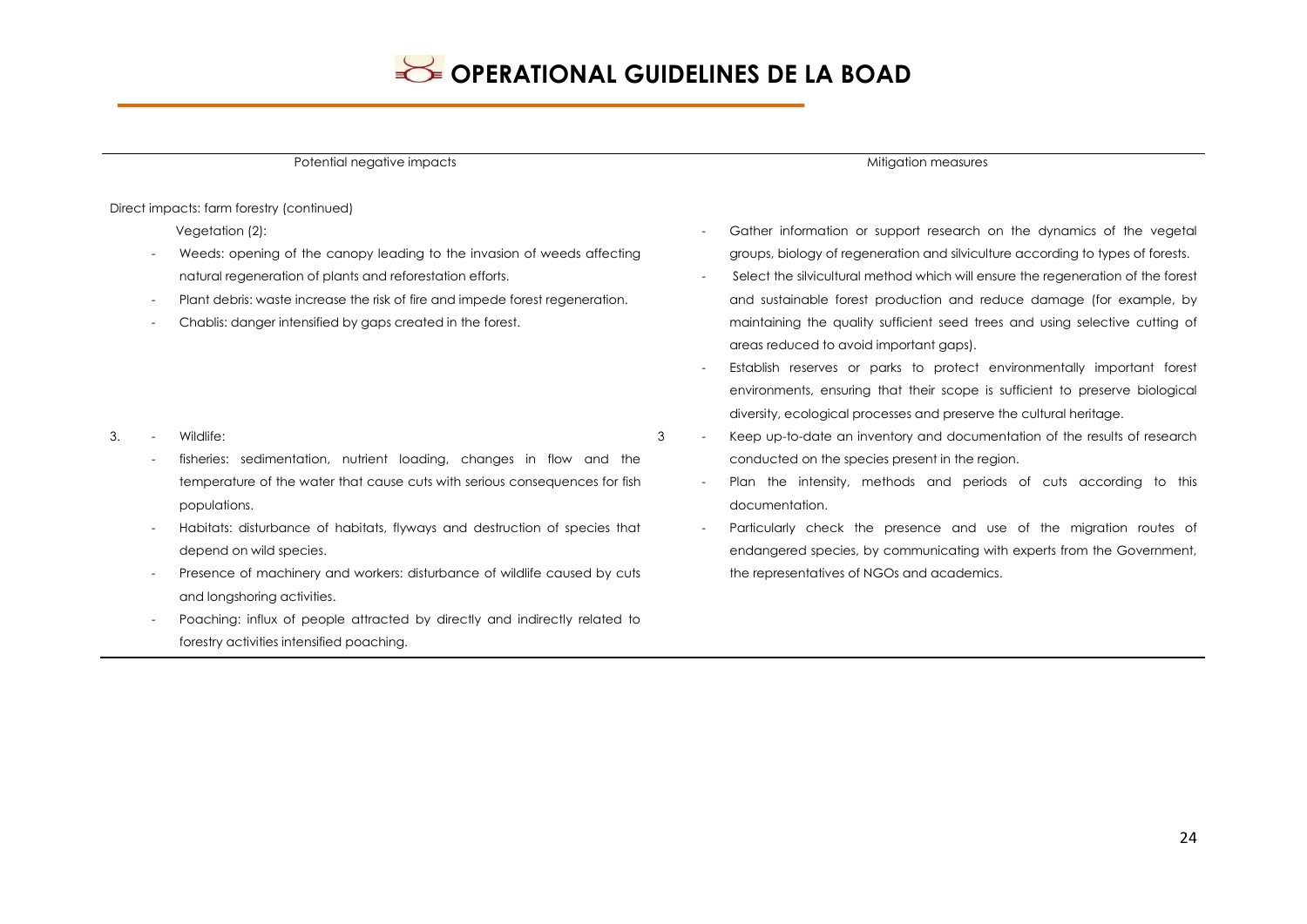|  | Gestion des forêts naturelles (suite) |  |
|--|---------------------------------------|--|
|  |                                       |  |

| Potential negative impacts |                                                                                    | Mitigation measures                                                          |
|----------------------------|------------------------------------------------------------------------------------|------------------------------------------------------------------------------|
|                            | Direct impacts: farm forestry (continued)                                          |                                                                              |
| 4.                         | Air:                                                                               | 4.                                                                           |
|                            | Dust: cuts and transport of wood on the tracks generate large quantities of        | Reduce the burn.                                                             |
|                            | dust during the dry season or in semi-arid regions.                                | Avoid creating large clearings.                                              |
|                            |                                                                                    | Limit activities when the dust and the lights become a problem and provide   |
|                            |                                                                                    | the routes of transport away from population centres.                        |
| 5.                         | Water:                                                                             | 5.                                                                           |
|                            | Extreme variations in flows: infiltration capacity of the soil and in the areas of | Preserve the vegetation around water bodies.                                 |
|                            | cutting diminished water retention, so as the runoff regime is more                | Evaluate the effects of forestry activities on sediment and nutrient         |
|                            | contrasty, aggravating flooding at the time of rain and drying up the flow         | accumulation in streams and methods to reduce them.                          |
|                            | during low flows.                                                                  | Implement waste disposal facilities.                                         |
|                            | Groundwater supply: increased runoff reduces groundwater renewal.                  | Establish procedures for use and storage of chemicals, petroleum products in |
|                            | Water stagnation: changes in topography, the obstruction of rivers and             | order to limit the risk of pollution.                                        |
|                            | the compaction of soils promote the stagnation of the water.                       |                                                                              |
|                            | The increase in sedimentation alter natural conditions of aquatic life and         |                                                                              |
|                            | the regime of watercourses.                                                        |                                                                              |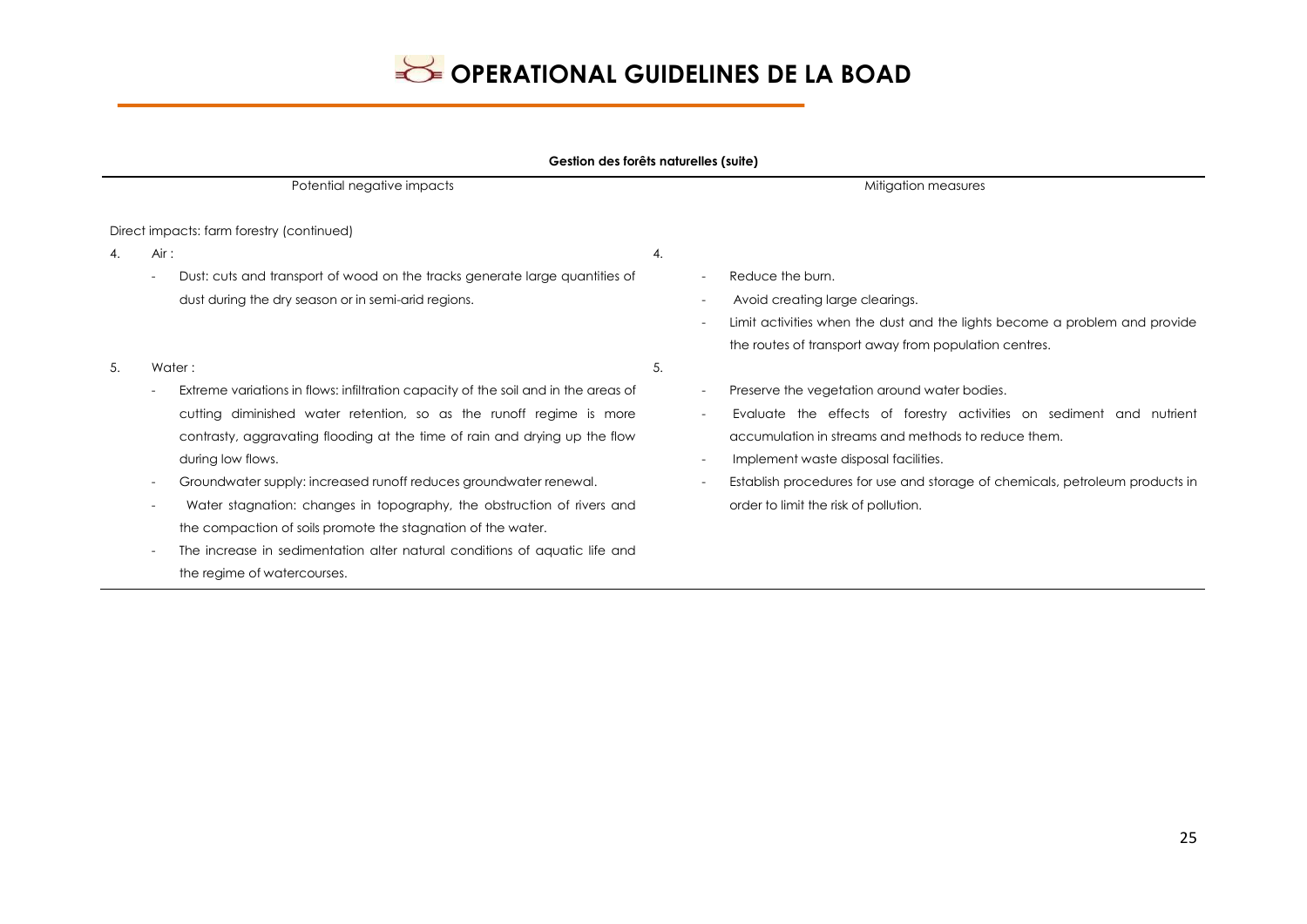6.

#### **Gestion des forêts naturelles (suite)**

Potential negative impacts and the state of the state of the state of the Mitigation measures of the Mitigation measures

Direct impacts: farm forestry (continued)

- Global warming: near water bodies cover opening raises their temperature which, in turn, modifies aquatic life and the chemical composition of the medium.
- Contamination: petroleum products, herbicides and logging-related organic waste are responsible for the pollution of the water.
- The increased sediment load causes a phenomenon of turbidity reduces the penetration of the Sun's rays, which consequently, affects aquatic plants and fish species.
- 6. Social and cultural effects
	- Local economy and social customs: impacts on the labour market and the availability of the labour for food production; moving to a more monetary economy, transformation of the habits of life and the structure of political power are commonly observed phenomena.
	- Land rights and customary uses of forests: hunting, gathering and the traditional exploitation of disturbed forest resources.
	- Saturation of infrastructure and social services (for example, housing, health and education services) due to instinctive migration Lumbermen and settlers causing problems, increase crime, violence, alcohol, and diseases.
- Integrate local communities in planning and implementing the project.
- Develop local infrastructure in order to cope with the increase of the population (for example, implementation of services for waste, construction of schools, health centres and implementation of laws).
- Protect the important elements of the cultural heritage and traditional uses of land and resources.
- Establish clear legislation for the long term and with the emphasis on local participation in decision-making.
- Involve local leaders in protection programs in order to prepare cuts of wood or the illegal settlement.
- Health surveillance and disease control.